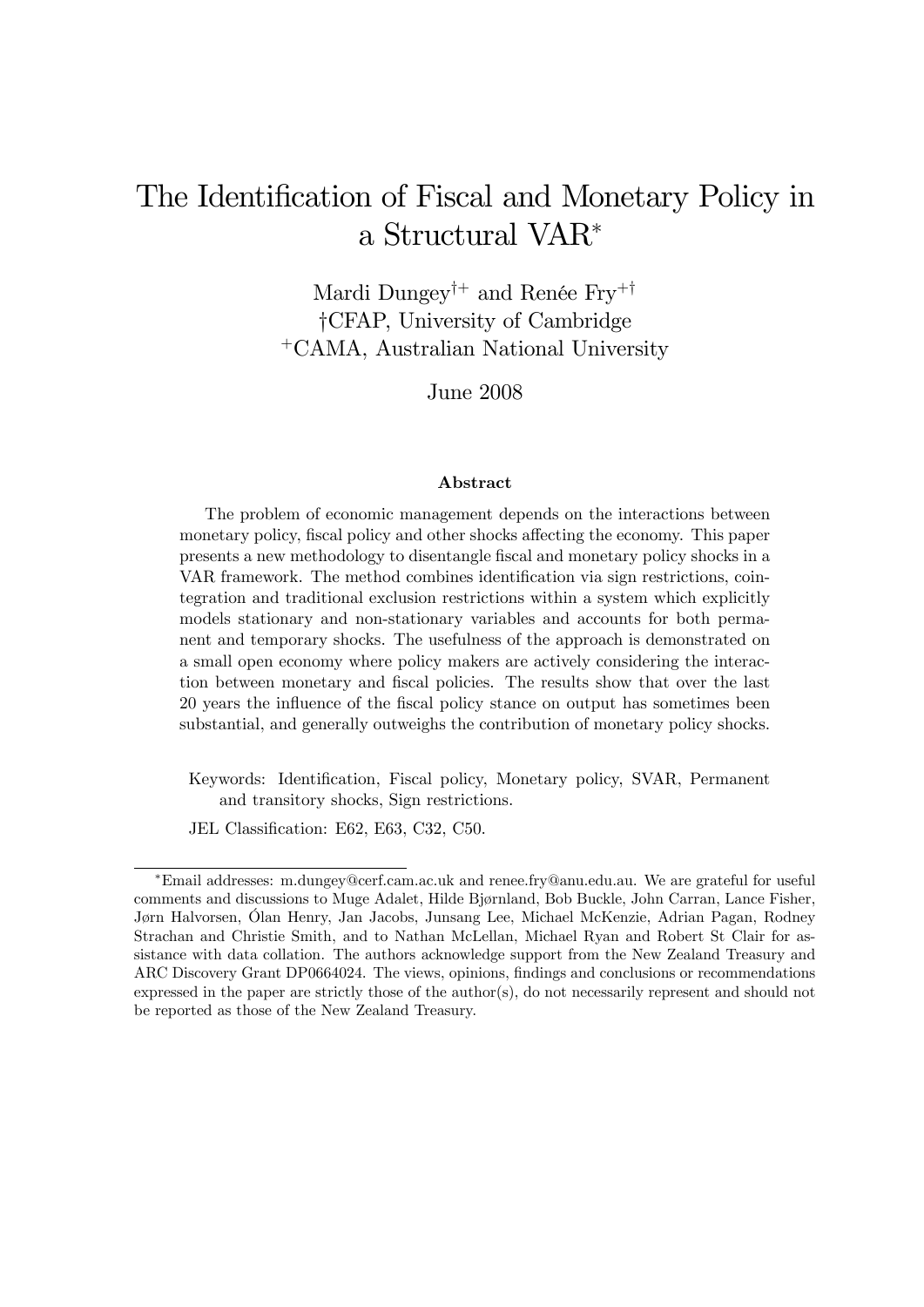#### 1 Introduction

For any country the problem of economic management depends on the interactions of monetary policy, Öscal policy and shocks to the economy. This paper contributes a new methodology for disentangling these effects empirically in a structural vector autoregression framework (SVAR).

Empirical macroeconomic modelling is often undertaken in a SVAR, where identification of policy shocks usually occurs in one of three ways.<sup>1</sup> The first is through traditional normalisation and restrictions on the contemporaneous relationships between variables. This is widely applied to monetary policy (for a review see Bagliano and Favero, 1998) and only recently to fiscal policy using institutional detail and calibrated elasticities as identification tools (Blanchard and Perotti, 2002; Perotti, 2002; Chung and Leeper, 2007; and Favero and Giavazzi, 2007). The second is the newer sign restriction identification method which imposes restrictions on the choice of impulse responses to shocks considered acceptable from the possible choice of orthogonal systems (Faust, 1998; Canova and de Nicoló, 2002; and Mountford and Uhlig, 2005). The third approach is to take account of the longer run properties of the model, in one form as a vector error correction model (VECM), or as an extension of the Blanchard and Quah (1989) methodology, or in the recognition of the correspondence between SVARs and VECMs, see Jacobs and Wallis (2007), which allow the use of cointegrating relationships as a tool of identification as in Pagan and Pesaran (2008).

Here the approach is to build a model containing fiscal, monetary and other macroeconomic variables drawing on elements of these three identification methods. Shortrun restrictions on the non-Öscal variables are provided via the existing traditional SVAR restrictions. The fiscal policy shocks are identified using a minimal set of sign restrictions, leaving other relationships to be data determined.<sup>2</sup> These restrictions are applied in conjunction with information from the cointegrating relationships between the macroeconomic variables to model the long run, allowing for both permanent and transitory components and a mixture of stationary and non-stationary variables. The current paper is the first to combine these three techniques and allows us to make a more structured analysis while still adhering to the VAR tradition of letting the data

<sup>&</sup>lt;sup>1</sup>In some circumstances VAR methods are inappropriate. Sometimes models cannot be written as a finite order VAR in the first place or are unable to be recovered, or suffer from small sample problems; see Lippi and Reichlin (1994); Cooley and Dwyer (1995); Faust and Leeper (1997); Canova and Pina (2005); Fry and Pagan (2005); Chari et al (2005); Fernandez-Villaverde et al (2007); and Leeper, Walker and Yang (2008) amongst others for discussion.

<sup>&</sup>lt;sup>2</sup> Leeper, Walker and Yang (2008) suggest that non-fiscal policy shocks are not well identified by sign restrictions.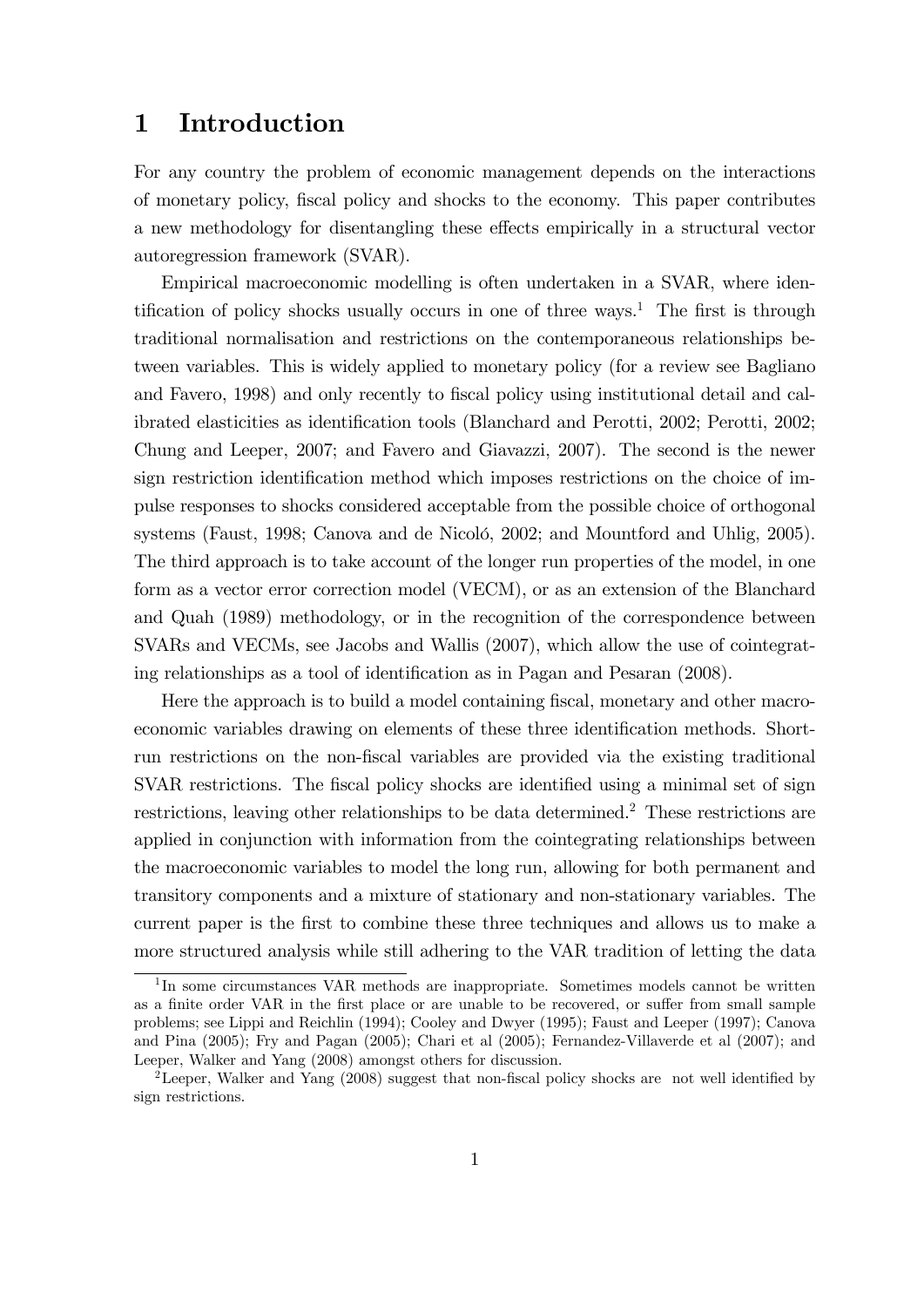determine the dynamics in the economy, particularly for the less commonly modelled fiscal policy shocks.

The study of fiscal policy shocks and policy interactions in SVAR models is relatively limited but has largely built on the Blanchard and Perotti (2002) fiscal policy framework: for example Perotti (2002) for a range of OECD countries. More recently, Chung and Leeper (2007) and Favero and Giavazzi (2007) build on Blanchard and Perotti and show the importance of accounting for the level of government debt. Mountford and Uhlig (2005) use the Blanchard and Perotti fiscal variables but an alternative sign restriction based identification scheme. Canova and Pappa (2007) also utilise the sign restriction method for examining fiscal policy in a monetary union. The latter papers all focus on the US.<sup>3</sup>

The application in this paper is to the small open economy of New Zealand, one of the few countries which has coherent fiscal data available for modelling.<sup>4</sup> New Zealand was the first country to adopt inflation targeting, in 1990, and consequently has the longest available time series for a small open economy in an inflation targeting structure. It also adopted a Fiscal Responsibility Act in 1994. Further, policy attention in New Zealand is currently focussed on the interactions between fiscal and monetary policy (Finance and Expenditure Committee, 2007). There is a well-established SVAR modelling framework for New Zealand, which has resolved many non-fiscal related model specification issues, and we draw on this for the short-run restrictions for non-Öscal variables; see particularly Buckle, Kim, Kirkham, McLellan and Sharma (2007) and references therein.

The rest of this paper proceeds as follows. Section 2 presents a coherent VAR framework in which three types of identification restrictions are simultaneously applied and illustrates how to obtain impulse response functions and historical decompositions in this framework. Section 3 outlines the variables and data properties for the New Zealand example, characterising the stationarity and cointegration results necessary to apply the modelling framework. The specification of the model is described in Section 4 and the results presented in Section 5 in terms of impulse response functions and historical decompositions. Section 6 discusses the relative influence of monetary and fiscal policy on the macroeconomy. Section 7 concludes.

<sup>3</sup>Canova and Pappa (2007) also apply their model to Europe.

<sup>&</sup>lt;sup>4</sup> Common problems with time series of fiscal data are moves from accrual to cash accounts within recent sample periods, lack of seasonally adjusted data, insufficient frequency of data (many series are simply annual), adjustments for large defence expenditure items, consistent debt data and compatability of component series - see Blanchard and Perotti (2002) for their approach to US data.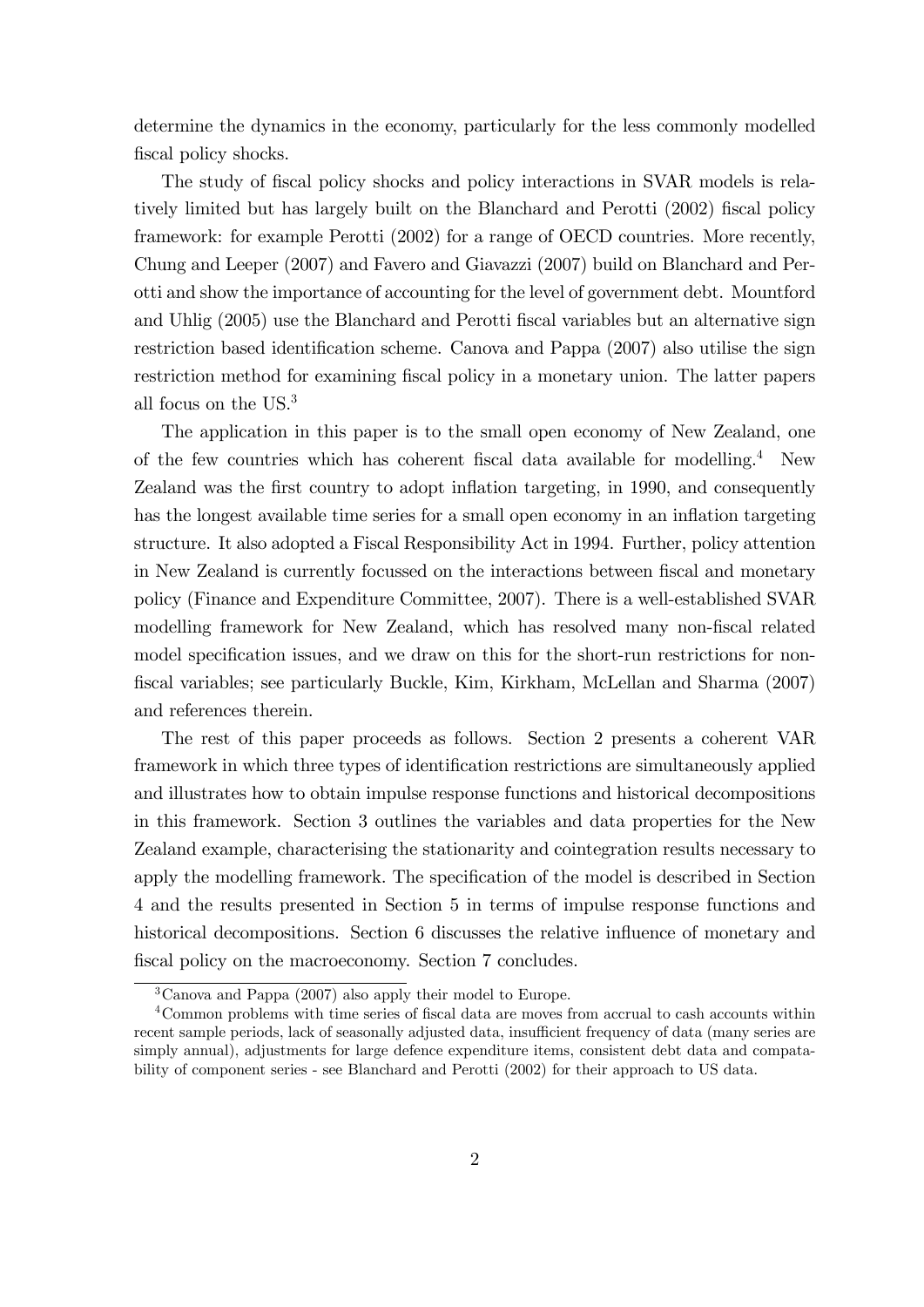### 2 The Empirical Methodology

This section shows how to nest three identification methods in the same VAR. These are specifically, the traditional short-run restrictions, sign restrictions and long-run restrictions. Both permanent and transitory shocks are identified following Pagan and Pesaran (2008).

Consider a standard  $VAR(p)$  where the data  $y_t$  are expressed in levels,

$$
B(L)y_t = \varepsilon_t,\tag{1}
$$

where  $B(L) = B_0 - B_1 L - B_2 L^2 - \ldots - B_p L^p$ . Usually identification proceeds through restrictions on  $B_0$  and  $\Omega = E(\varepsilon_t \varepsilon_t')$  matrices or in the case of Blanchard and Quah (1989) restrictions on long run impact effects. Sign restrictions provide a further alternative. Defining  $\hat{S}$  as containing the estimated standard deviations of the structural residuals along the diagonal with zeros elsewhere, the relationship between the estimated reduced form and structural errors is

$$
\begin{aligned}\n\widehat{e}_t &= \widehat{B}_0^{-1} \widehat{S} \widehat{S}^{-1} \widehat{\varepsilon}_t \\
&= T \eta_t,\n\end{aligned} \tag{2}
$$

where  $\widehat{B}_0^{-1}$  is the estimated matrix of contemporaneous coefficients, T is designated an impact matrix, and  $\eta_t$  are the estimated shocks where  $\eta_t$  has unit variances. The original shocks can be redefined as a function of an orthonormal matrix  $Q$ , in this paper the Given's rotation matrix, which by definition has the properties  $Q'Q = QQ' = I$ such that

$$
\widehat{e}_t = TQ'Q\eta_t \tag{3}
$$

$$
= T^*\eta_t^*.
$$
 (4)

The new set of estimated shocks  $\eta_t^*$  also has the property that their covariance matrix is I since  $E(\eta_t^*\eta_t^*) = QE(\eta_t\eta_t')Q' = I$ . Thus there is a combination of shocks  $\eta_t^*$  that has the same covariance matrix as  $\eta_t$  but which will have a different impact upon  $y_t$ through their impulse responses  $C_j^*$ . The initial arbitrary shocks are rotated to produce an alternative set of shocks while maintaining the desirable property that the shocks remain orthogonal. The choice of  $Q$  is determined by examination of the signs of the impulse response functions. Defining  $B_0^* = (T^*)^{-1}$ , and  $B_i^* = B_i$  for all  $i \neq 0$ , the  $VAR(p)$  can be rewritten as

$$
B^*(L)y_t = \varepsilon_t,\tag{5}
$$

where  $B^*(L) = B_0^* - B_1^*L - B_2^*L^2 - \ldots - B_p^*L^p$ .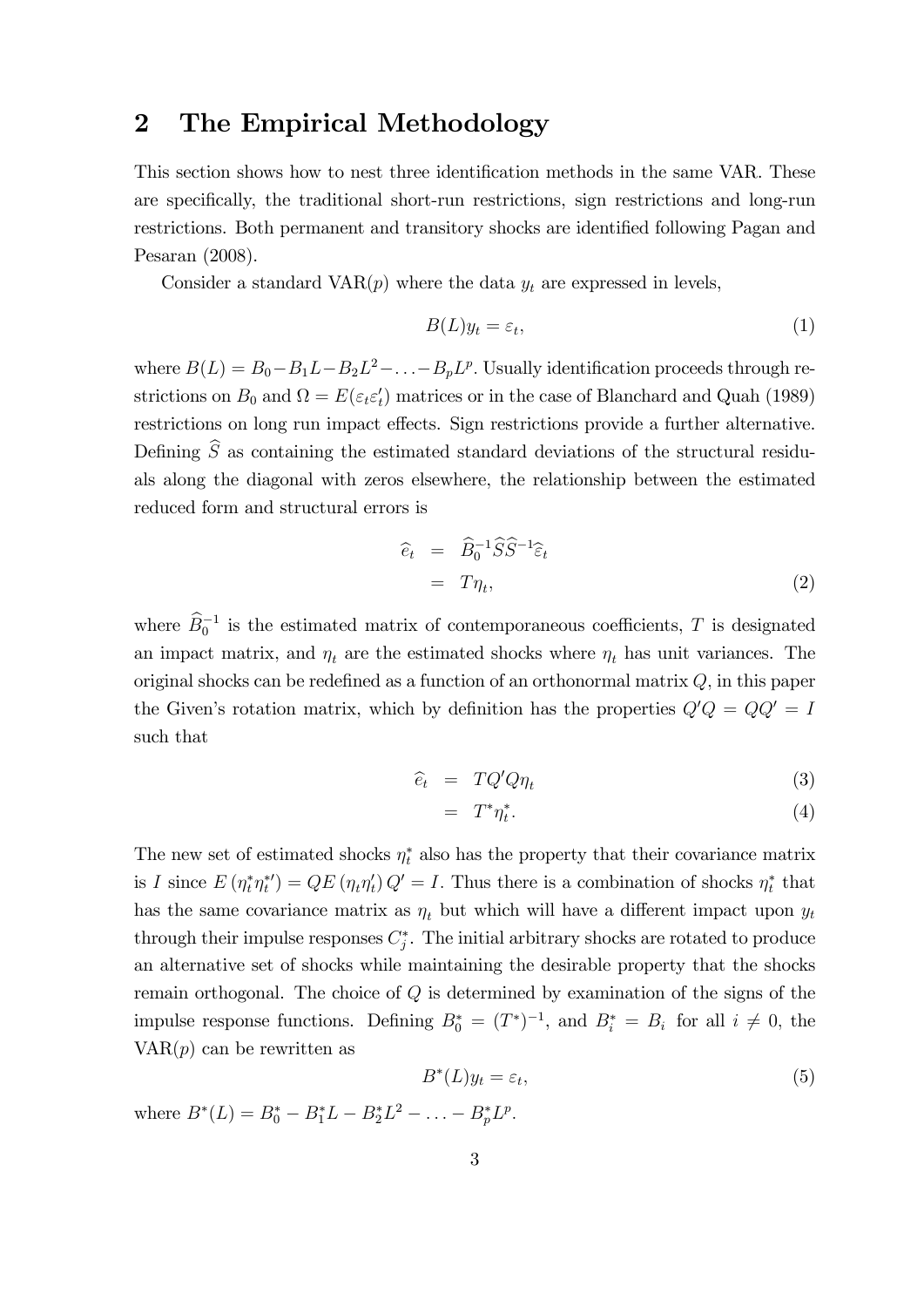The  $VAR(p)$  expressed in either equation (1) or (5) depending on whether sign restrictions are imposed, can be written in a corresponding reduced form in differences as follows, (for convenience the notation from now on assumes the imposition of sign restrictions, but to remove them simply impose  $B^*(L) = B(L)$ :

$$
\Psi(L)\Delta y_t = -\Pi y_{t-1} + e_t,\tag{6}
$$

where  $e_t = B_0^{*-1} \varepsilon_t$  and,  $\Psi(L) = (I_n - \Psi_1 - \Psi_2 - ... \Psi_{p-1})$  and  $\Psi_j$  are the appropriate transformation of the structural parameters.<sup>5</sup> In the case where all variables in  $y_t$  are I(1) and there are  $r < n$  cointegrating relationships between them, the matrix  $\Pi$  will be rank deficient and in the usual notation  $\Pi = \alpha' \beta$  where  $\alpha$  and  $\beta$  are of full rank.<sup>6</sup>

The inclusion of  $I(0)$  variables in  $y_t$  is relatively straightforward by simply recognising that the k I(0) variables are treated in exactly the same way as the n I(1) variables, but with the matrix  $\beta$  on the lagged levels effects  $(y_{t-1})$  defined as

$$
\beta = \left[ \begin{array}{cc} \beta_n & 0 \\ 0 & -I_k \end{array} \right]. \tag{7}
$$

When the system contains fewer cointegrating vectors than I(1) variables it is useful to identify which of the shocks in the system are transitory, and which are permanent; see Levtchenkova, Pagan and Robertson (1998) and Jacobs and Wallis (2007). By definition all shocks corresponding to the  $I(0)$  variables are transitory. In a common trends representation

$$
\Delta y_t = F(L)e_t = F(L) (B_0^*)^{-1} \varepsilon_t, \tag{8}
$$

where  $F(L) = I_{n+k} + F_1 L + F_2 L^2 + ...$  and  $F(1) = F$  is given by

$$
F = \beta_{\perp} \left[ \alpha'_{\perp} \Psi \left( L \right) \beta_{\perp} \right] \alpha_{\perp}^{-1}, \tag{9}
$$

with  $\alpha'_{\perp}\alpha = 0$ ,  $\beta'_{\perp}\beta = 0$ ,  $F\alpha = 0$  and  $\beta'F = 0$ . The matrix  $\alpha'_{\perp}$  corresponds to the H matrix used in Levtchenova, Pagan and Roberston (1998) to partition permanent and temporary shocks. Here we can say more about its properties following Pagan and Pesaran (2008). If the first  $(n - r)$  shocks are permanent then

$$
\Delta y_t = F(L) (B_0^*)^{-1} \begin{pmatrix} \varepsilon_{1jt} \\ \varepsilon_{2jt} \end{pmatrix}, \qquad (10)
$$

for the shocks in the second group,  $\varepsilon_{2it}$ , to be transitory requires

$$
FB_0^{*-1} \left( \begin{array}{c} 0_{(n-r)\times r} \\ I_{r+k} \end{array} \right) = 0, \tag{11}
$$

<sup>&</sup>lt;sup>5</sup>For example, in the case of a VAR(3) in levels the appropriate transformations are  $\Pi$  =  $(B_0^*)^{-1}(B_0^* - B_1^* - B_2^* + B_3^*), \Psi_1 = (B_0^*)^{-1}(B_3^* - B_2^*)$  and  $\Psi_2 = -(B_0^*)^{-1}B_3^*$ .

<sup>&</sup>lt;sup>6</sup>Greater orders of integration are prevented via the assumption that the eigenvalues of  $(B_0^*)^{-1}B_i^*$ exist for all  $i$ , and lie inside the unit circle.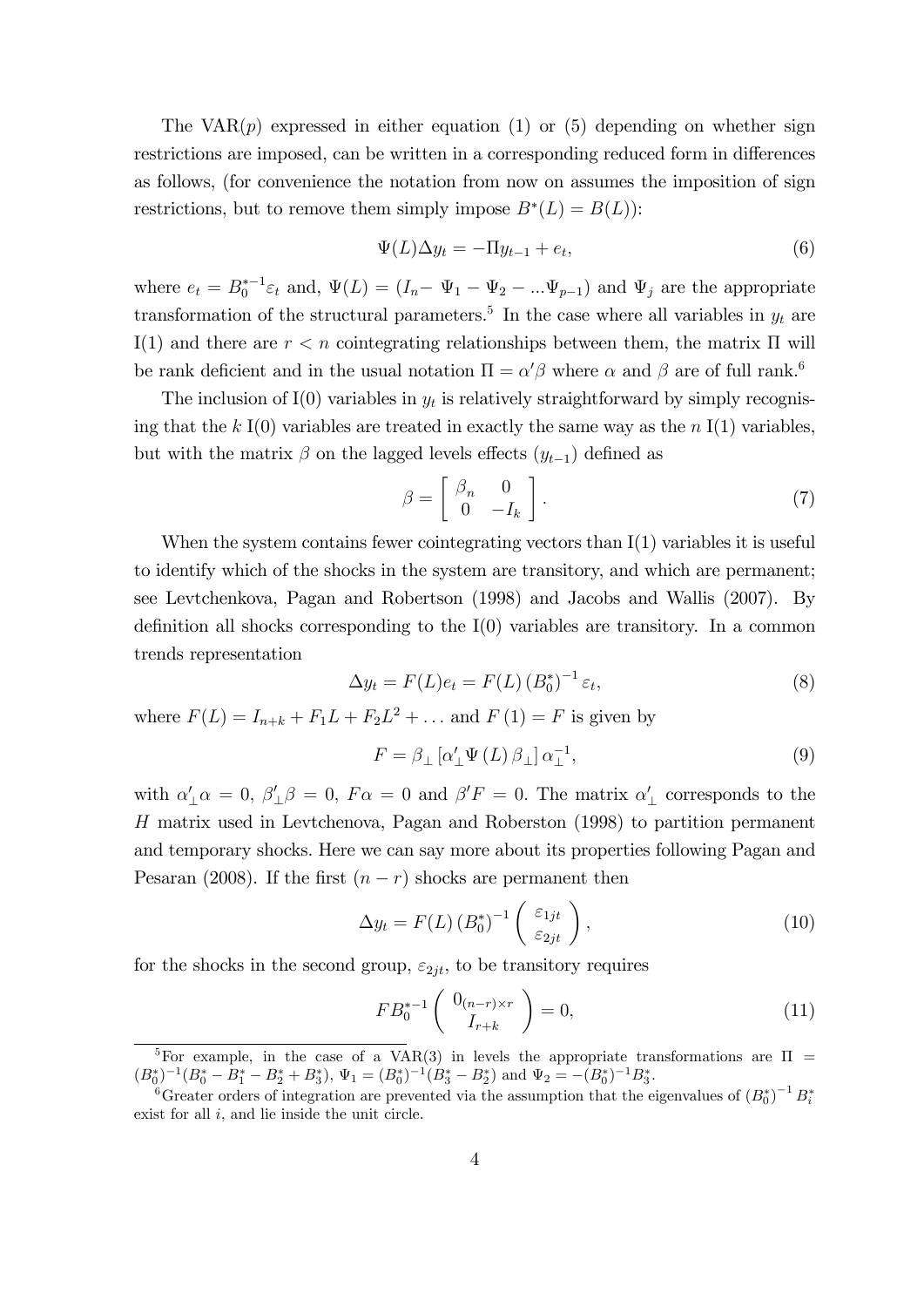which is equivalently

$$
FB_0^{*-1} \left( \begin{array}{c} 0_{(n-r)\times r} \\ I_{r+k} \end{array} \right) = F\alpha = 0. \tag{12}
$$

Premultiplying by  $B_0^*F^{-1}$  leaves

$$
\begin{pmatrix}\n0_{(n-r)\times r} \\
I_{r+k}\n\end{pmatrix} = B_0^* \alpha = 0.
$$
\n(13)

The right hand side of equation (13) can be multiplied by an arbitrary non-singular matrix R  $\sqrt{ }$ 

$$
\begin{pmatrix} 0_{(n-r)\times r} \\ I_{r+k} \end{pmatrix} = B_0^* \alpha R = \alpha^* R = \begin{pmatrix} \alpha_1^* R \\ \alpha_2^* R \end{pmatrix}.
$$
 (14)

Satisfying this equation requires that  $\alpha_1^* R = 0$ , and consequently that  $\alpha_1^* = 0$ . The importance of this for the estimation of such a system is that it precludes the inclusion of error correction terms in structural equations which contain permanent shocks, but the error correction terms enter where there are transitory shocks. This provides extra instruments for identification, although this turns out not to be relevant in the overidentified system investigated in the current paper. For the stationary variables, the error correction terms can be thought of as additional adjustment mechanisms.

Impulse response functions To extract impulse response functions for a system of  $I(1)$  and  $I(0)$  variables with cointegrating relationships and a combination of permanent and temporary shocks a further reformulation of the VECM system to a SVAR is useful. The permanent components in the system may be written as a Beveridge-Nelson decomposition

$$
\Delta \gamma = \zeta_t,\tag{15}
$$

where  $\zeta_t$  is white noise. Then denote the permanent component of a series  $y_{it}$  as  $y_{ii}^p$ it which in general can be written as  $y_{it}^p = J\gamma_{it}$  where

$$
J = FB_0^{*-1}.\t(16)
$$

This consequently means that  $\beta' J = 0$ .

Using the permanent and temporary components of the system the VECM can be transformed into a so-called gaps SVAR form as in Dungey and Pagan (2008), who explicitly recognise that a number of existing models which use this do not specifically include the remaining lags of the permanent variables, thus missing an important aspect of the transformation. Denote the transitory component of the variables as  $\omega_t = (y_t - y_t^P)$ , the correct transformation of the SVECM into a SVAR is

$$
B^*(L)\Delta\omega_t = \Pi\omega_{t-1} + \sum_{j=1}^{p-1} B_j^*\Delta y_{t-j}^P + \varepsilon_t.
$$
 (17)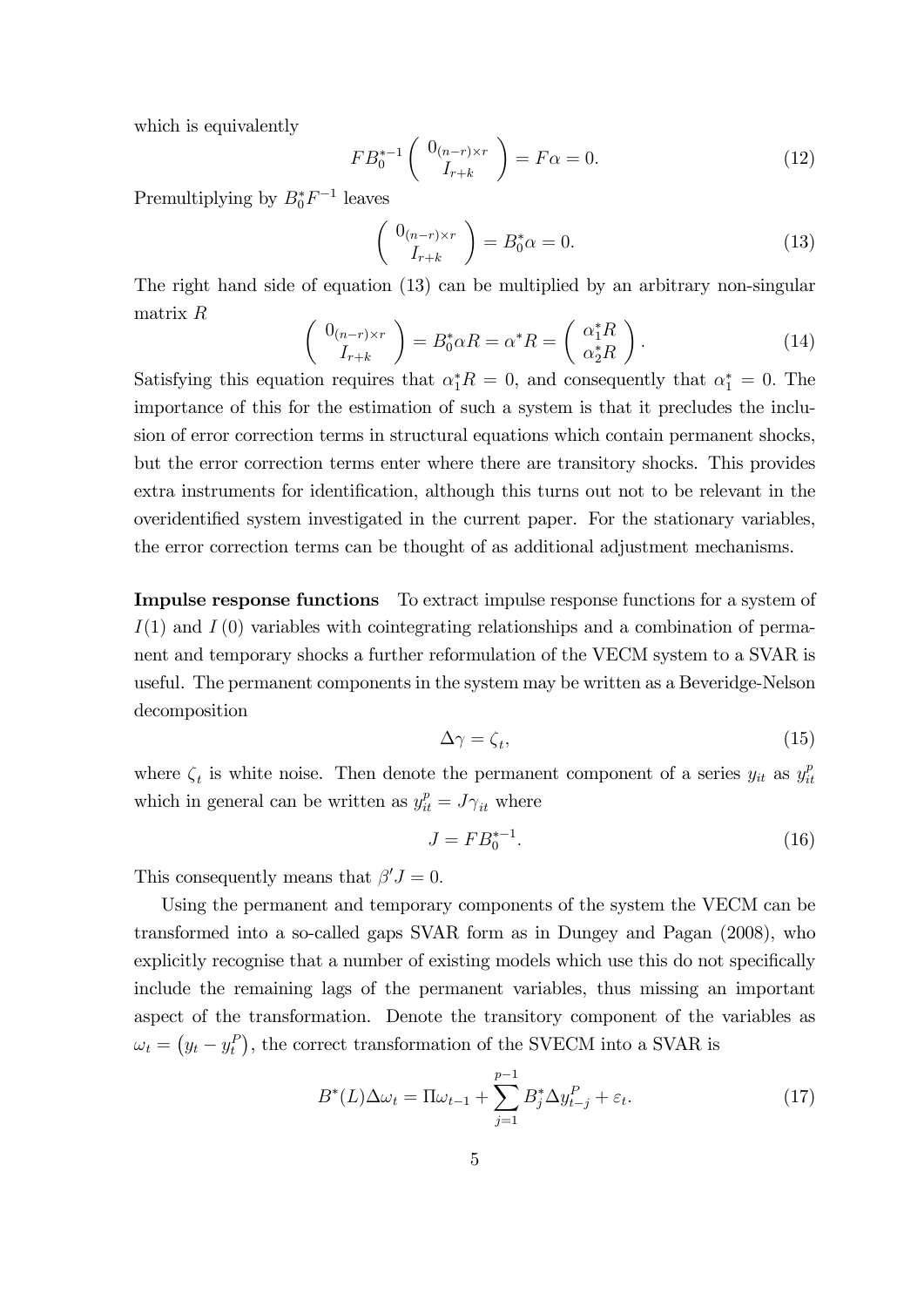Rearranging and recognising that  $\Delta y_t^p = J \varepsilon_t$  means the system can be written as

$$
\widetilde{B}(L)y_t = \Pi y_{t-1} + -\widetilde{B}(L)J\varepsilon_t + (B_0^*)^{-1}\varepsilon_t,
$$
\n(18)

where  $B(L) = I_n - B_1 L - B_2 L^2 - \dots B_p L^p$ . Rewriting (18) as a moving average in  $\varepsilon_t$ provides the expression

$$
G\left(L\right)y_t = J\left(L\right)\varepsilon_t,\tag{19}
$$

and impulse responses are computed in the usual manner. The long run effects are apparent through the presence of the  $J$  matrix. The responses in variable  $y$  at horizon j to a shock in  $\varepsilon_{kt}$  is represented as

$$
\frac{\partial y_{t+j}}{\partial \varepsilon_{kt}} = \frac{\partial \omega_{t+j}}{\partial \varepsilon_{kt}} + \frac{\partial y_{t+j}^p}{\partial \varepsilon_{kt}} = \frac{\partial \omega_{t+j}}{\partial \varepsilon_{kt}} + J. \tag{20}
$$

Historical decompositions Historical decompositions are a reorganisation of information in the impulse response functions. From the moving average form of any variable as given in equation (18), it is possible to attribute the change in any variable in the system at any given point in time to the cumulation of all previous shocks and initial conditions. From (18) this has the form

$$
\Delta \omega_t = initial\ conditions + \sum_{i=0}^t C_i \varepsilon_{t-i} + J,\tag{21}
$$

where the  $C_i$  are the impulse responses at each horizon. The distribution of the permanent effects over the time horizon of the decomposition is not explicit, and as the changes at each point in time are of interest, the effect of  $J$  in this form of the analysis is largely ignored.

#### 3 The Data

The data consist of 12 individually linearly detrended endogenous variables in  $y_t$  ordered as

$$
y_t = \{y_t^*, px_t, pm_t, g_t, tax_t, gne_t, debt_t, gdp_t, hpinf_t, inf_t, short_t, twi_t\},\qquad(22)
$$

where  $y_t$  consists of foreign output  $(y_t^*)$ , the price of exports  $(px_t)$ , the price of imports  $(pm_t)$ , real government expenditure  $(g_t)$ , real taxation revenue less transfers  $(tax_t)$ , absorption (represented by real gross national expenditure)  $(qne_t)$ , the ratio of sovereign issued debt to GDP (debt<sub>t</sub>), real GDP (gdp<sub>t</sub>), house price inflation (hpinf<sub>t</sub>),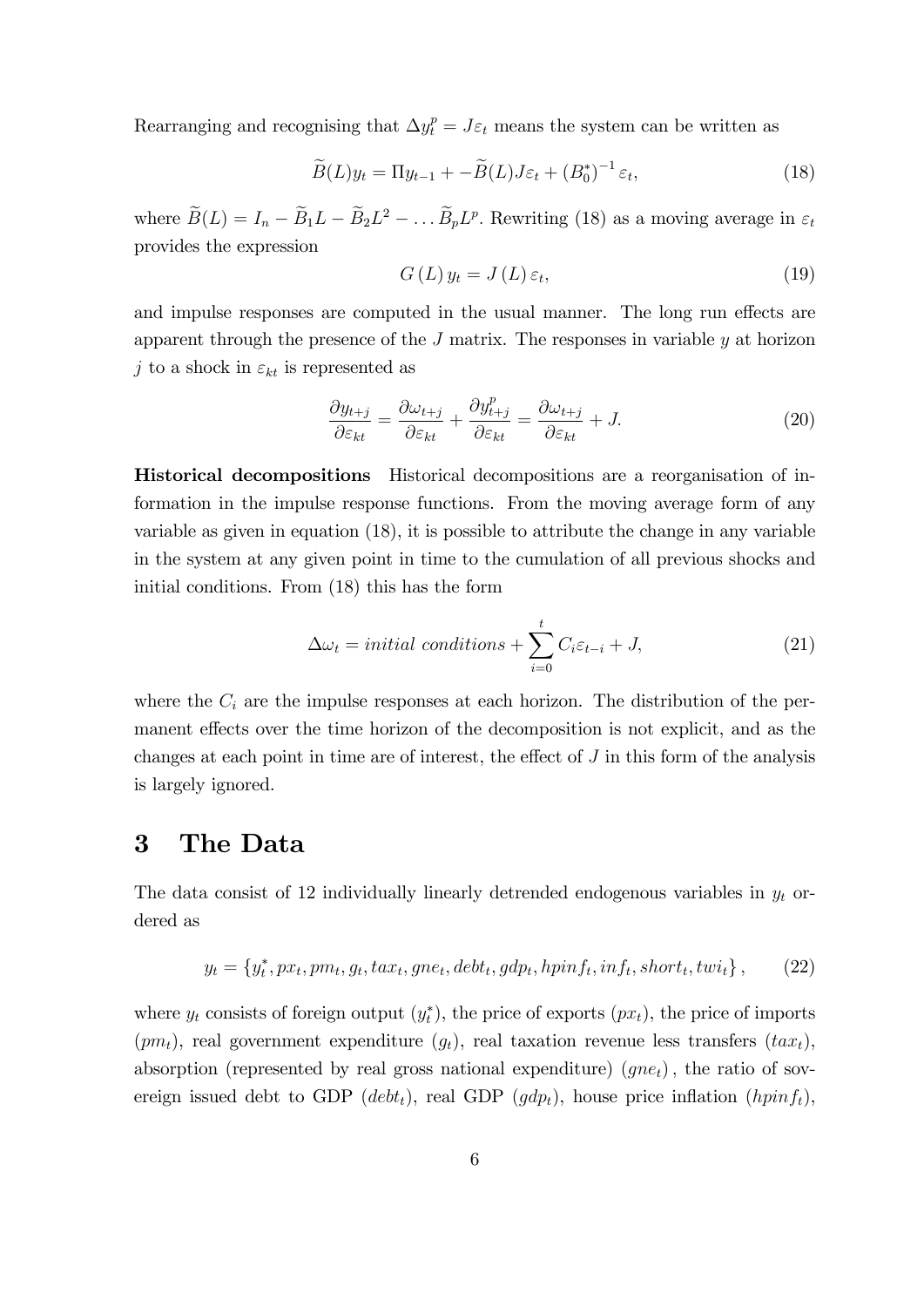consumer price inflation  $(inf_t)$ , the short term interest rate  $(short_t)$  and the trade weighted exchange rate for the New Zealand dollar  $(twi_t)$ .<sup>7</sup>

Data are available from 1983:2, and the current dataset extends to 2006:4. New Zealand implemented a number of important changes in macroeconomic policy during this period, including the adoption of formal inflation targeting in 1989, and the use of the Monetary Conditions Index (MCI) based on ináation and exchange rate movements as a reference for monetary policy decisions between 1994 and 1997.<sup>8</sup> On the fiscal policy side New Zealand experienced a period of rapidly rising debt over the 1980s, which led to a focus on debt reduction and the adoption of the Fiscal Responsibility Act in 1994 and the Public Finance Act in 1989 (amended in 2004), where the Government was charged with following principles of responsible fiscal management, including ensuring that Government debt be maintained at prudent debt levels. All variables are in natural logarithms except for the interest rates and inflation rates which are in percentages.<sup>9</sup> Figure 1 presents a present a plot of the data for all variables including the exogenous variables of climate and the international interest rate. Full definitions of the variables are given in Appendix 1.

The Öscal variables are government expenditure, taxation revenue and the debt to GDP ratio. Government expenditure includes real total government consumption and real total government investment consistent with Blanchard and Perotti (2002) and Claus et al (2006) for New Zealand. Real net taxation revenue, denoted herein simply as taxation is total government revenue less transfer payments as in Claus et al (2006) and Mountford and Uhlig (2005). The debt to GDP ratio is included following work showing the importance in avoiding the 'incredible debt to GDP ratios' which can occur in systems without this variable; see Favero and Giavazzi (2007) and Chung and Leeper (2007).

The data are of mixed order of integration, see Dungey and Fry (2007) for the complete set of unit root tests. Foreign and domestic output, government expenditure and taxation revenue are  $I(1)$  processes. House price and consumer price inflation and interest rates are treated as  $I(0)$ . The trade weighted index is statistically  $I(1)$ using both the Augmented Dickey-Fuller and Phillips-Perron tests as guides, while

<sup>7</sup>Note that linear detrending is equivalent to the approach taken in many New Keynesian DSGE models (see Lubik and Schörfheide, 2005). In contrast Buckle et al (2007) use an HP filter to detrend, however it is not clear how to retain the long run cointegrating relationships in this case.

 $8Buckle$  et al  $(2007)$  find that accounting for the MCI period makes little difference to outcomes in their SVAR.

<sup>&</sup>lt;sup>9</sup>Other fiscal SVAR models use either levels or per capita data. In this case per capita data essentially involves the use of a common detrending variable. Levels data aids our interpretation, particularly when comparing fiscal and monetary policies.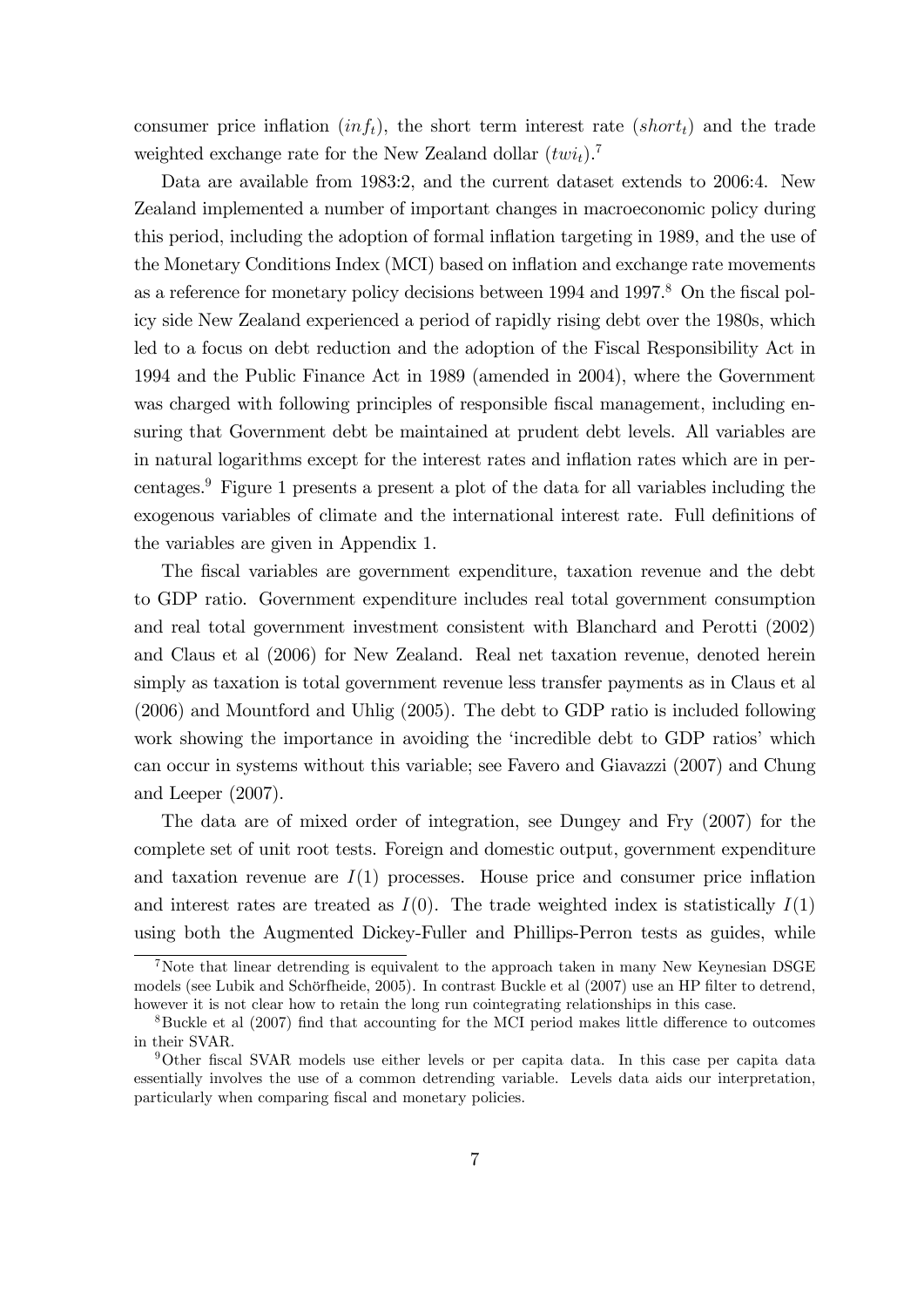the evidence is mixed for the price of exports and the price of imports. All three are treated as  $I(1)$  for the purposes of this paper. Application of the unit root tests to a longer time series on the price of exports and the price of imports supports this view. Although there are some difficulties with viewing the trade weighted index as  $I(1)$  this turns out to be a useful specification here, partly because as in Dungey and Pagan (2008), it allows a mechanism by which balance of payments adjustments can occur, as otherwise there is no mechanism other than domestic income adjustment to shocks which change the demand or supply of the export sector. Secondly, the trade weighted index turns out to be an integral part of understanding the long term relationships between the variables in the system.

Of the 12 variables, 8 are non-stationary, and there are 3 cointegrating vectors.<sup>10</sup> Empirical examination of the cointegrating relationships amongst the non-stationary series using the Engle-Granger two-step procedure confirms a cointegrating vector between  $\{ g_t$  ta $x_t$  gne<sub>t</sub> gdp<sub>y</sub> twi<sub>t</sub>  $y_t^*$  and a further relationship between  $\{ twi_t$  p $x_t$  pm<sub>t</sub>  $\}$ . The results of these tests are summarised in Table 1. A further cointegrating vector [1 -1] between government expenditure and tax is chosen, essentially keeping the debt to GDP ratio stable.<sup>11</sup> Note, that the relationship between the first set of variables is consistent with sustainable fiscal policy, see for example footnote 6 of Favero and Giavazzi (2007) and Blanchard and Perotti (2002), although Blanchard and Perotti (2002) Önd limited evidence for cointegration between their taxation and government expenditure variables.

#### 4 Empirical Specification

The model is identified by imposing restrictions directly on the  $B_i$ ,  $\alpha$  and  $\beta$  matrices described in Section 2 given the properties of the integration of the data and the

 $10$ Using the Johansen test we identified 1 cointegrating vector from the maximum eigen value test and 3 using the trace test. On the basis of the eigen value test we tested for a cointegrating relationship between the  $I(1)$  variables using the Engle Granger 2 step method and found evidence of the cointegrating relationships given in the text. One of the possible reasons for difficulties in establishing the relationships between the variables in the New Zealand framework is a potential structural break associated with the Fiscal Responsbility Act (1994) affecting the behaviour of the fiscal variables from 1994 onwards. We experimented with including a dummy variable in the cointegrating relationships involving government expenditure and tax to represent this change but it made no qualitative difference to the results presented here.

<sup>&</sup>lt;sup>11</sup>There is a substantial literature testing for fiscal sustainability as a cointegrating relationship between taxation revenue and government expenditure, with mixed results. Here we err on the side of imposing the more policy acceptable Öscal sustainability by imposing the cointegrating relationship between government expenditure and tax. The classic article setting forth the arguments for nonstationarity as a measure of sustainability is Hamilton and Flavin (1986). More recently Bohn (2007) has shown that cointegration is a sufficient but not necessary condition for fiscal sustainability.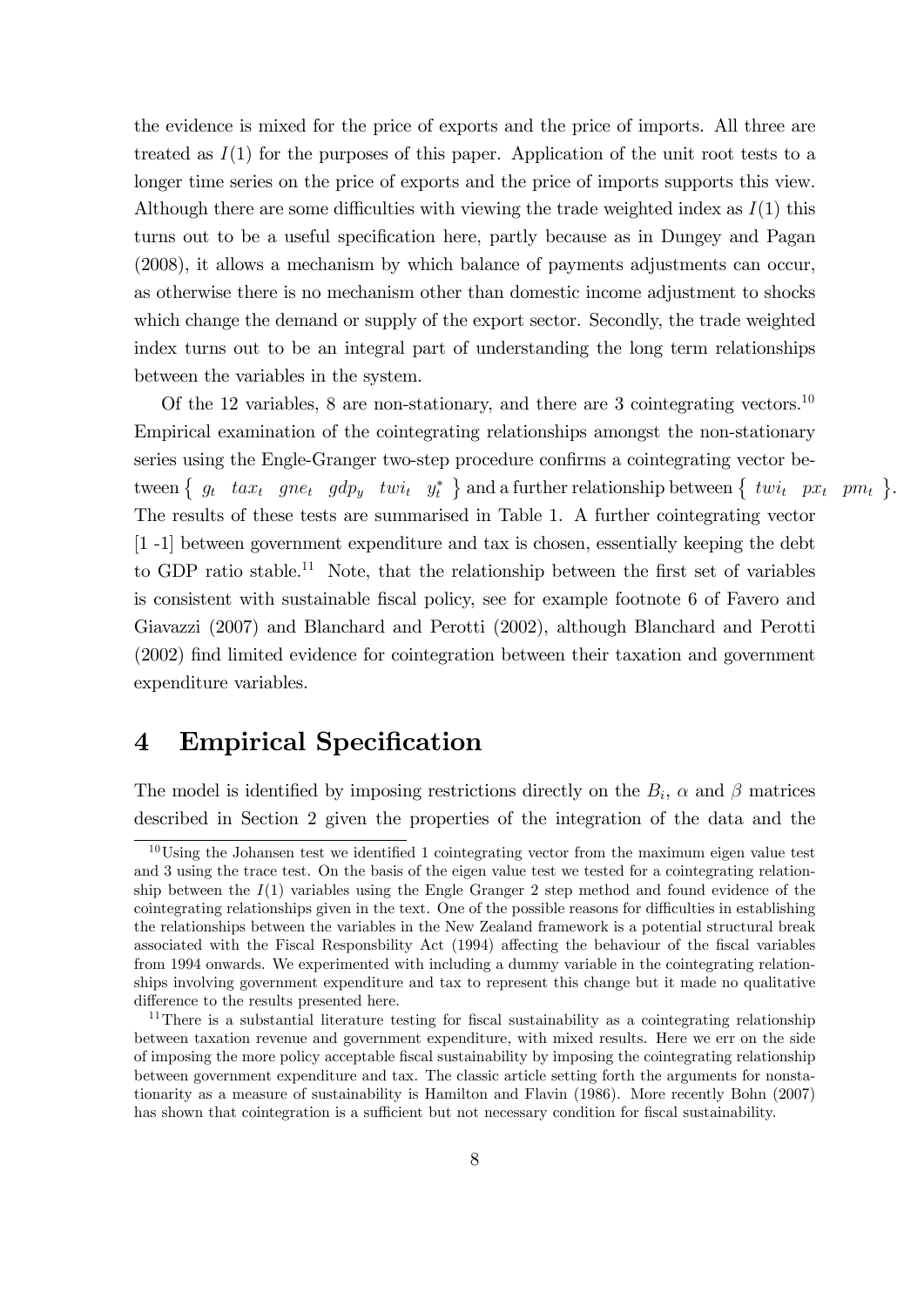cointegrating relationships established in Section 3. The restrictions on the  $B_i$  matrices broadly follow the traditional SVAR restrictions of Buckle et al (2007). The main modifications to the Buckle et al (2007) model include the incorporation of the fiscal and debt variables and house price inflation, as well as the modelling of the long run, and the adoption of a SVARX form, where climate and international interest rates are incorporated as exogenous variables. The structure of the contemporaneous restriction matrix,  $B_0$ , is given by

B<sup>0</sup> = 2 6 6 6 6 6 6 6 6 6 6 6 6 6 6 6 6 6 6 4 1 1 1 1 b5;<sup>4</sup> 1 b6;<sup>4</sup> b6;<sup>5</sup> 1 b7;<sup>4</sup> b7;<sup>5</sup> b7;<sup>6</sup> 1 b8;<sup>1</sup> b8;<sup>4</sup> b8;<sup>5</sup> b8;<sup>6</sup> b8;<sup>7</sup> 1 b9;<sup>6</sup> b9;<sup>8</sup> 1 b10;<sup>6</sup> b10;<sup>9</sup> 1 b11;<sup>6</sup> b11;<sup>10</sup> 1 b12;<sup>1</sup> b12;<sup>2</sup> b12;<sup>3</sup> b12;<sup>4</sup> b12;<sup>5</sup> b12;<sup>6</sup> b12;<sup>7</sup> b12;<sup>8</sup> b12;<sup>9</sup> b12;<sup>10</sup> b12;<sup>11</sup> 1 3 7 7 7 7 7 7 7 7 7 7 7 7 7 7 7 7 7 7 5 ; (23)

where the first three diagonal elements correspond to the international variables,  $y_t^*, px_t$ and  $pm_t$  which enter the system as an AR(2) processes. The fourth and fifth equations correspond to the fiscal variables, the identification of which will be discussed further below.

Absorption represented by gne is the sixth variable in the system and is assumed to be a function of both of the contemporaneous and lagged fiscal policy variables, and all lags of the variables in the system (the  $B_i$  i  $> 0$  matrices are not shown here for brevity, as they correspond with those in Buckle et al (2007) with the addition of the fiscal, debt and house price inflation equations, the full specification is available in Dungey and Fry (2007). Dummy variables corresponding to quarters 1986:4 and 1989:3 are included to capture two spikes in absorption coinciding with the quarters prior to announced increases to the GST rate (see Buckle et al, 2007).

The debt variable enters as the seventh variable in the system and is contemporaneously dependent on each of the fiscal variables and absorption  $(gne_t)$  as an indicator of cyclical pressure. As in Chung and Leeper (2007) the presence of debt without a specific budget constraint is sufficient to avoid problems with debt to GDP ratios found in Favero and Giavazzi (2007), and additionally contributes to the stability of the system; see Fry and Pagan (2005) on the role of stock variables in VAR models.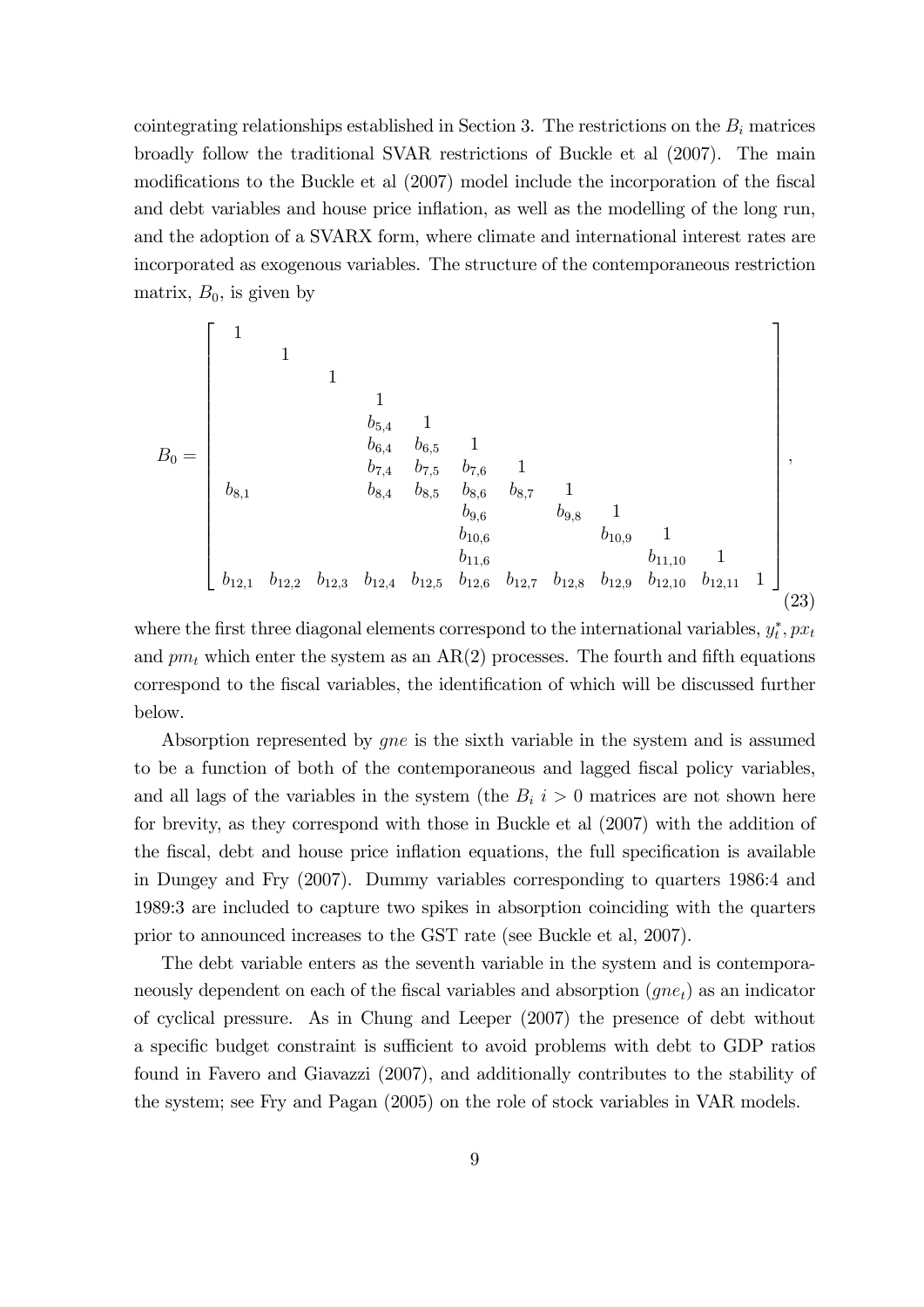Domestic GDP is modelled as a function of the contemporaneous and lagged fiscal policy variables, debt and absorption, as well as all lags of the short interest rate and exchange rate. It also responds to the contemporaneous and lagged exogenous variables of foreign output,  $y_t^*$  and the climate variable.

House price inflation is included as a control for asset price behaviour in New Zealand. It is modelled as a function of contemporaneous and lagged domestic demand and output, its own lags, lagged inflation and the interest rate. Consumer price inflation itself encompasses a Phillips curve type specification, where contemporaneous and lagged domestic demand are key. Pass through effects from imported inflation are accounted for through the inclusion of the lagged exchange rate. The two GST dummies variables discussed in relation to the absorption equation above, as well as lags of the climate variable are also included.

The short interest rate adopts a Taylor rule form, containing contemporaneous and lagged domestic demand and inflation and the lagged interest rate. The exchange rate responds to all variables in the model, with the exception of house price inflation, given that the housing stock is an essentially non-internationally tradeable commodity.

While a traditional SVAR identification such as outlined so far has been successfully applied to modelling monetary policy, untangling fiscal policy is more difficult; see Blanchard and Perotti (2002). A standard VAR or VECM has difficulty differentiating that an increase in taxes ought to be associated with a fall in GDP while an increase in government expenditure ought to be expansionary.<sup>12</sup> The solution adopted here is to specifically incorporate the direction of these hypothesized fiscal relationships using the sign restrictions methodology; see for example Mountford and Uhlig (2005) and Canova and Pappa  $(2007).<sup>13</sup>$  This method has the advantage that the same model can incorporate contemporaneous taxation increases in response to a government expenditure shock, and contemporaneous government expenditure increases in response to a taxation shock (see Mountford and Uhlig, 2005). By using sign restrictions only on the two fiscal shocks, it is possible to remain agnostic, but not 'too' agnostic, about effects on other variables; contrast Uhlig  $(2005)$  and Canova and Paustian  $(2007).<sup>14</sup>$  Recall

 $12$ The specification in Muscatelli, Tirelli and Trecroci (2004) uses the budget deficit as a measure of Öscal stance to avoid the problem with separately identifying taxation revenue and government expenditure.

<sup>&</sup>lt;sup>13</sup>Blanchard and Perotti (2002) solve this problem using institutional details; see also Perotti (2002), Claus et al (2006), Chung and Leeper (2007) and Favero and Giavazzi (2007).

 $14\text{As}$  the dimension of the SVAR increases, the number of sign restrictions increases dramatically if all shocks are to be identified, making large systems difficult to identify using only this method. Peersman (2005) provides an example of a such a system.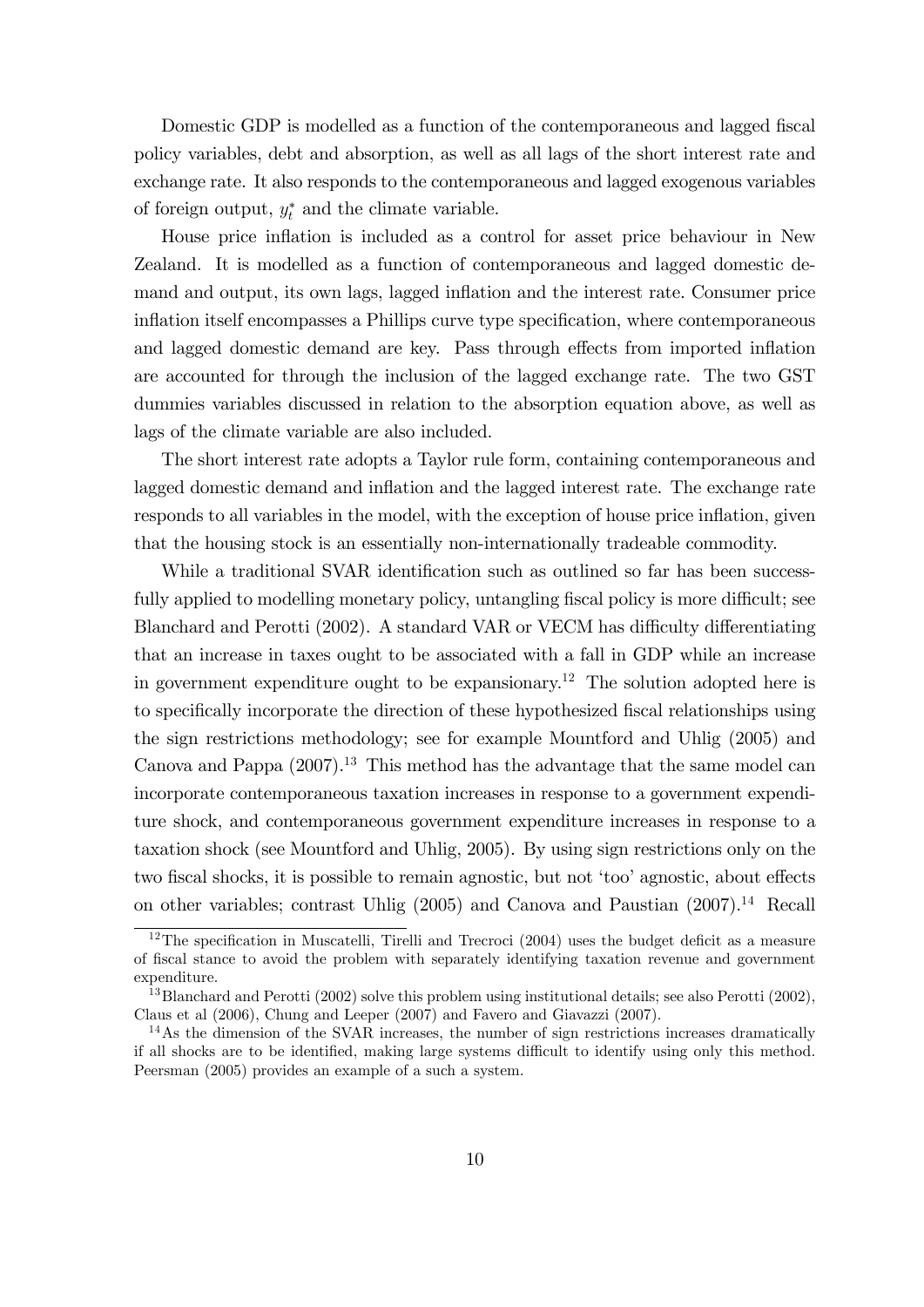that

$$
B_0^* = (T^*)^{-1} = (B_0^{-1}SQ)^{-1}
$$
\n(24)

where  $S$  is a diagonal matrix of the structural standard deviations, in the current case  $B_0$  is as described in equation (23), and Q is defined as a Givens matrix as follows:

$$
Q = \begin{bmatrix} I_3 & & & \\ & \cos(\theta) & -\sin(\theta) & \\ & \sin(\theta) & \cos(\theta) & \\ & & I_7 \end{bmatrix} .
$$
 (25)

 $\theta$  is chosen randomly from the uniform distribution and adopts a value between 0 and  $\pi$ . The sign restriction method is applied to only two shocks and the remainder of the shocks are identified conventionally, as  $(23)$ .

There are an infinite number of candidates for  $Q$  which produce an orthogonal set of shocks, but which all have the same VAR representation. As the naming convention implies, the sign restriction method restricts attention to rotations which produce shocks satisfying an anticipated sign in responses of key variables. Standard practice is for researchers to draw Q matrices until there are d number of impulses satisfying the set of economic restrictions stated.<sup>15</sup> The median of the impulse response functions  $C_j^d$  are then chosen, usually in association with impulses corresponding to specified percentile bands.

A key issue is that taking the median response across the set of impulses no longer guarantees that the shocks of the system are orthogonal and that the impulses presented represent results from a mixture of models. To circumvent this problem and following Fry and Pagan (2007), a Q matrix is chosen so that the impulses selected are as close as possible to the median with the property of orthogonal shocks retained.<sup>16</sup> To implement this, the impulses are standardized and grouped into a vector  $\phi^{\text{d}\prime}\phi^{\text{d}}$  for each of the d draws of Q. The expression  $\phi^d \phi^d$  is then minimised, and the corresponding  $Q^d$  matrix is used to calculate the impulse response functions. In this application  $d = 1,000$ .

To disentangle the impulses and to assign them to particular shocks, three levels of criteria are examined.

 $15$ The mechanics of identification differs across papers. Uhlig (2005) for example utilises a penalty function approach to choose between candidate impulses, Canova and de Nicoló (2002) employ grid search methods across Givens rotation matrices, Peersman (2005) randomly draws numbers between 0 and  $\pi$  from the uniform distribution in conjunction with Givens rotation matrices, and Rubio-Ramírez, Waggoner and Zha (2005) rotate by drawing householder matrices.

 $16$  In the current application the shocks will not technically be orthogonal due to the zero restrictions imposed on the contemporaneous matrix in the SVAR part of the system. This is the case for all SVAR models with zero restrictions imposed in the contemporaneous part of the model. However, the results reported in this paper have the advantage that they all come from the one model.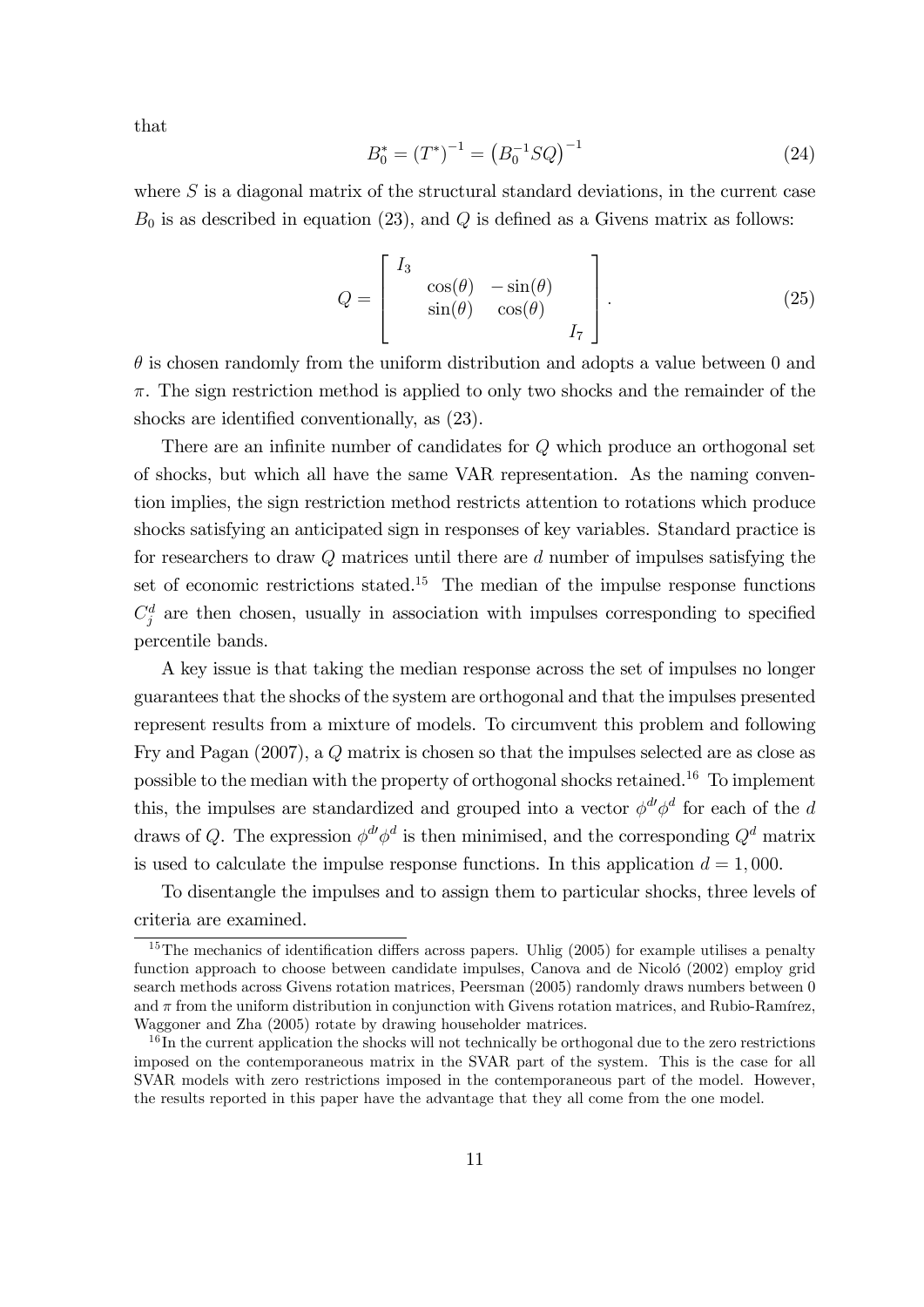Criterion 1: pure sign criterion The first criterion is purely sign based. For a positive Government expenditure shock (Gt), both government expenditure and GDP respond positively for j periods such that

$$
C_{g,j}^{Gt,\tau} \geq 0, \qquad \forall j
$$
  
\n
$$
C_{gdp,j}^{Gt,\tau} \geq 0, \qquad \forall j,
$$
\n(26)

for either of  $\tau = 4$  or  $\tau = 5$ . The signs of the remaining impulses in  $\tau$  are unconstrained and free to take on any sign. In the empirical example,  $j = 1$ .

For a positive taxation shock  $(T)$ , taxation rises and absorption falls for j periods following the shock where

$$
C_{tax,j}^{T,\tau} \geq 0, \qquad \forall j
$$
  
\n
$$
C_{gne,j}^{T,\tau} \leq 0, \qquad \forall j,
$$
\n(27)

for either of  $\tau = 4$  or  $\tau = 5$ . Again, the signs of the remaining impulses in  $\tau$  remain unconstrained.

Criterion 2: magnitude restriction In certain draws, it is not possible to disentangle the two shocks using (26) and (27) alone. This occurs: (i) in the case of a government expenditure shocks occurring in impulses  $\tau$  when the response of taxation in the same set of impulses is negative  $(C_{tax,j}^{Gt,\tau} \leq 0, \forall j);$  (ii) in the case of a taxation shock in impulses  $\tau$  where the response of government expenditure in the same set of impulses is positive  $(C_{g,j}^{Gt,\tau} \geqslant 0, \forall j)$ . The next criterion is that if in a set of impulses  $\tau$ , the magnitude of the response of government expenditure is greater than the magnitude of the response of taxation,

$$
C_{g,j}^{\tau} > C_{tax,j}^{\tau}, \forall j,
$$
\n
$$
(28)
$$

the shock is a government expenditure shock. If it is the reverse case, then the set of impulses is considered a taxation shock. This magnitude restriction is similar to that of Peersman (2005) when disentangling supply and oil price shocks.

Criterion 3: relative magnitude restriction Occasionally after criterion 2 is imposed there are cases where both sets of impulses ( $\tau = 4$  and  $\tau = 5$ ) appear to be the same shock (either both government expenditure or both taxation shocks). Rather than discarding these draws, the impulses are disentangled by examining the ratio of the absolute value of the contemporaneous response of government expenditure to the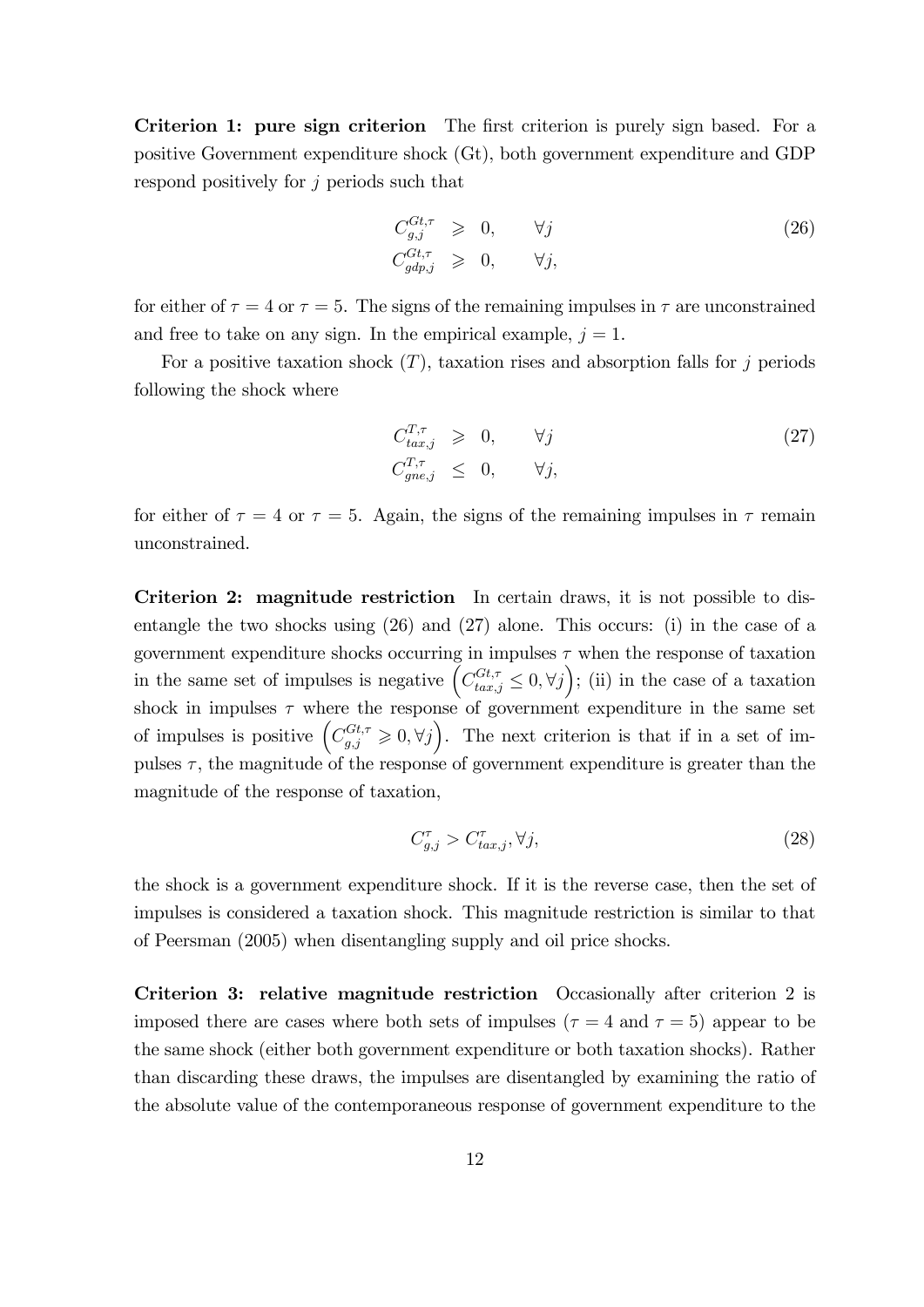contemporaneous response of taxation in impulses  $\tau$ . If, (where  $\tau = 4, 5$  denote the fourth and fifth sets of impulses respectively)

$$
abs\left(\frac{C_{g,1}^4}{C_{tax,1}^4}\right) \geqslant abs\left(\frac{C_{g,1}^5}{C_{tax,1}^4}\right),\tag{29}
$$

then the fourth set of impulses is a government expenditure shock and the fifth set is a taxation shock and vice versa. If the two are equal, then it is assumed that the shock is a government expenditure shock.

Long run restrictions Amongst the 8 non-stationary variables there are 3 cointegrating relationships leaving 5 permanent shocks to be identified. Following Dungey and Pagan (2008) the external sector shocks corresponding to international output, the price of exports and the price of imports are identified as a source of permanent shocks. The remaining 2 permanent shocks within the domestic economy are chosen to be those corresponding to *gne* and  $gdp$ <sup>17</sup> When testing the convergence of the SVAR these were the shocks in which the ECM term entered to give stability in the model, see Pagan and Pesaran (2008).

Identifying permanent shocks in both foreign and domestic gdp suggests some deviation between the world technology shock and a New Zealand technology shock. There is evidence for different rates of trend growth in the international and New Zealand output series. The evidence is less strong for a difference between GDP and absorption, but during the sample period there is substantial divergence between the paths of the two which may be responsible for the behaviour being found here. The absorption shock can be regarded as a change in preferences for imports over domestic goods. The behaviour of export and import prices shows that there is higher growth in export prices over the period than the price of imports. This divergence represents the increased foreign preference for commodity products over the period. This is akin to allowing for a permanent shift in the terms of trade in the favour of New Zealand exports in this period.

<sup>&</sup>lt;sup>17</sup>There is a strong case for the g and tax shocks to be transitory. In the case of a government expenditure shock Ricardian equivalence should hold. With a temporary government expenditure shock it is not feasible to have a permanent tax shock without implying an unstable debt to GDP ratio.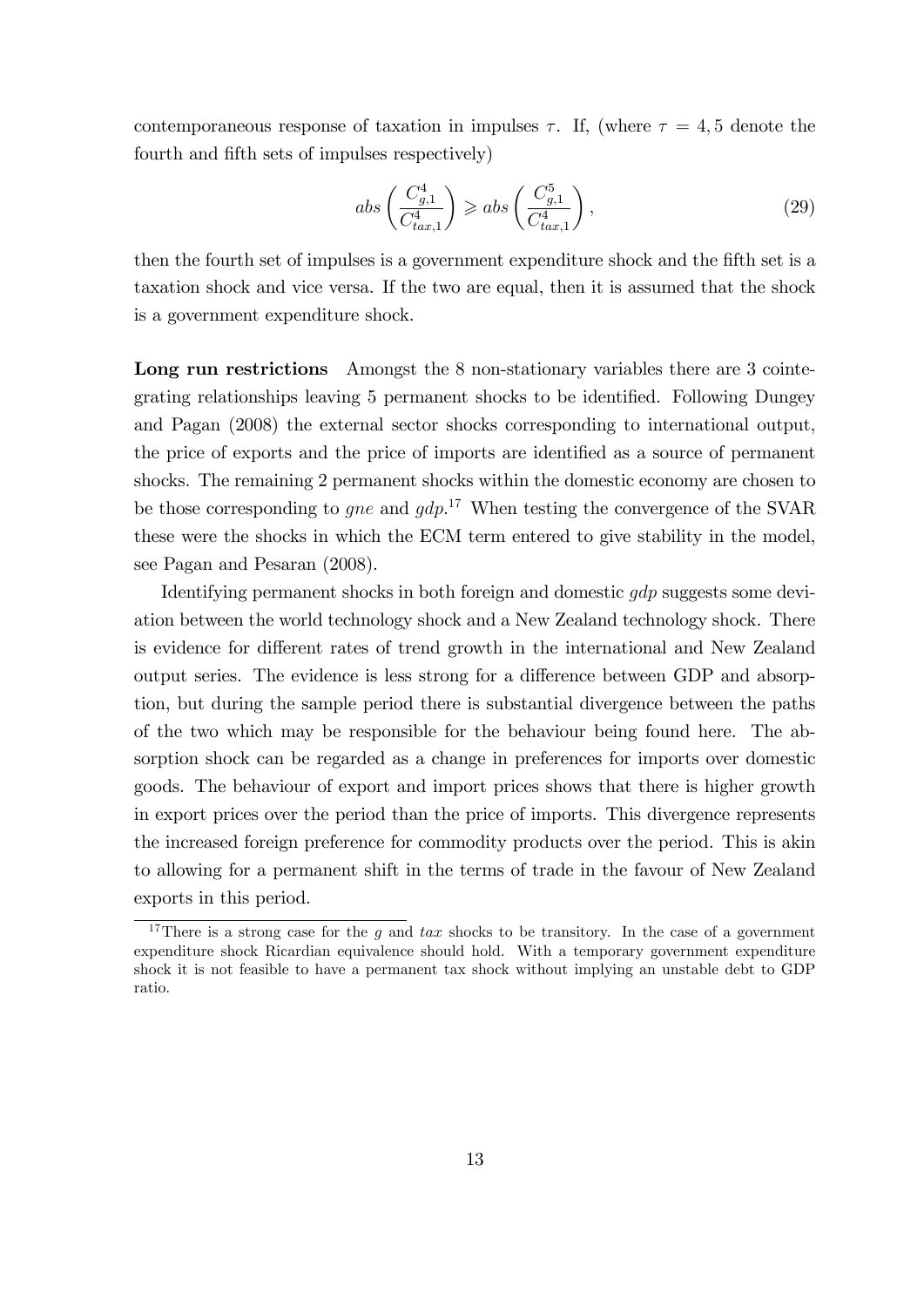Given this specification, the  $\beta$  of (7) is

$$
\beta = \begin{bmatrix}\n\beta_{1,1} & & & & & & \\
 & \beta_{2,2} & -1 & & & & \\
 & \beta_{3,2} & & & & \\
 & -1 & & & & & \\
 & \beta_{5,1} & & 1 & & & \\
 & \beta_{6,1} & & & & -1 & \\
 & & & & -1 & & \\
 & & & & & -1 & \\
 & & & & & -1 & \\
 & & & & & & -1\n\end{bmatrix},
$$
\n(30)

whilst  $\alpha'$  is

$$
\alpha' = \begin{bmatrix}\n\alpha_{4,1} & \alpha_{4,4} & \alpha_{4,6} & \alpha_{4,7} \\
\alpha_{5,2} & \alpha_{5,4} & \alpha_{5,6} & \alpha_{5,7} \\
\alpha_{7,4} & & & \\
\alpha_{9,5} & & \\
\alpha_{10,6} & & \\
\alpha_{12,1} & \alpha_{12,3}\n\end{bmatrix} .
$$
\n(31)

#### 5 Empirical Results

To illustrate the role of policy variables impulse response functions for monetary and fiscal policy variables and historical decompositions of the policy target variables, inflation and output are presented below. The model is estimated in Gauss 6.0, with on average, the set of fiscal policy shocks identified in every  $69th$  draw. The analysis presents impulse response functions for one standard deviation shocks to the errors, the sizes of the shocks are presented in Table 2. A more complete set of shocks is presented in Dungey and Fry (2007).

Monetary policy shocks Monetary policy shocks are represented as temporary short term interest rate shocks as is usual in the literature. The model behaves as is expected, with a rise in the short term interest rate resulting in falls in absorption and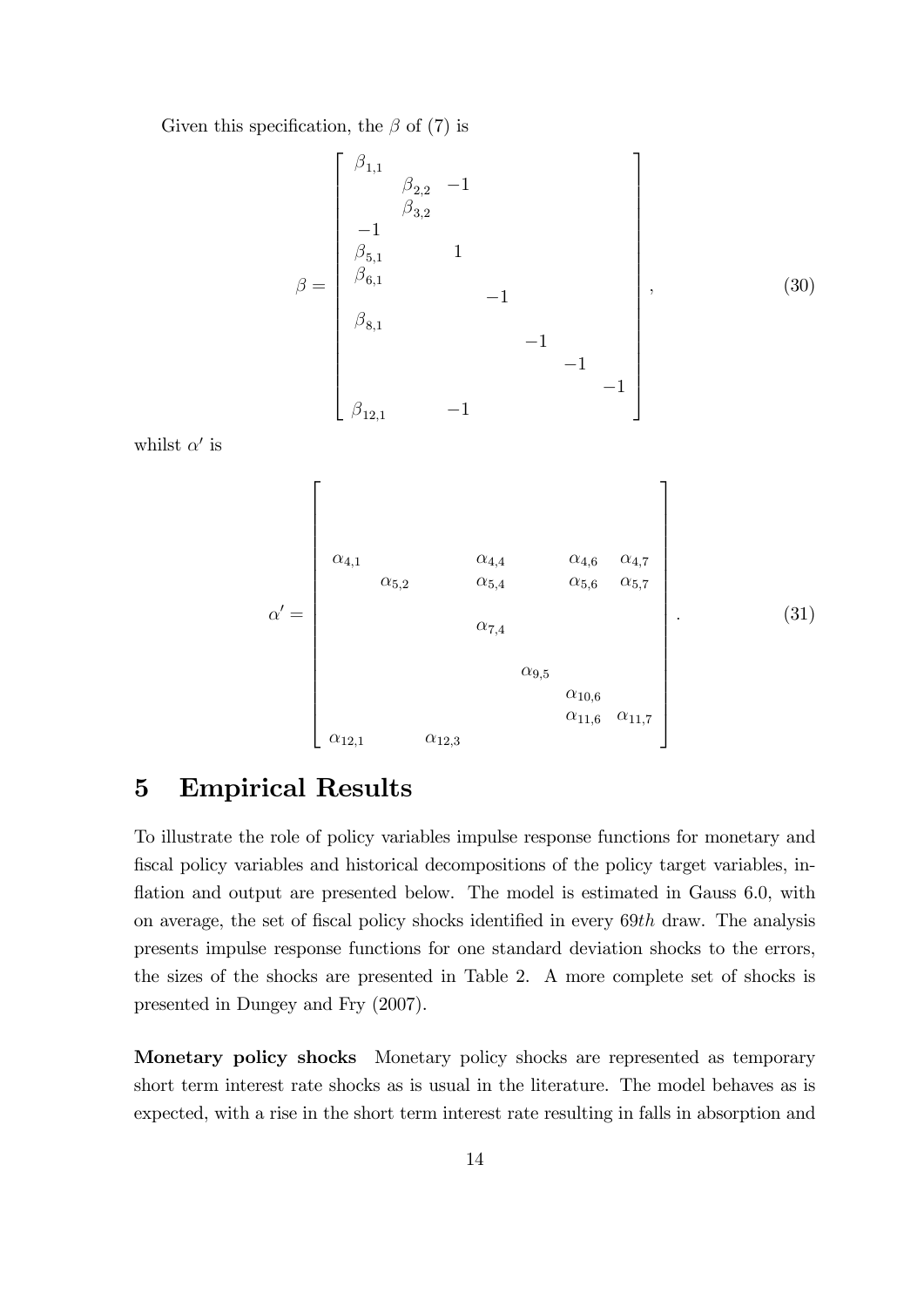inflation (see Figure 2). The budget deficit (taxation less government expenditure) response is in the opposite direction to that of the short term interest rate, echoing the substitutability result in Muscatelli, Tirelli and Trecroci (2004). The relatively long lived effects of monetary policy decisions are apparent in the figures. This result arises from the imposition of the Pagan and Pesaran (2008) distinction between temporary and permanent shocks, without this other models (including previous drafts of this model) find that the effects of monetary policy shocks can dissipate within 18 months to 2 years; see for example Buckle et al (2007). The movement in the exchange rate (not shown) as in most of the scenarios explored here, reflects the changes in the real interest rate relative to unchanging international real interest rates.

Fiscal policy shocks Figure 3 gives the impulse responses for seven of the domestic variables to temporary shocks originating in government expenditure (column 1), taxation revenue (column 2) and the debt to GDP ratio (column 3).

The impact of the increased government expenditure is reflected in higher output (panel e), consistent with results in Blanchard and Perotti (2002), Perotti (2002, 2007) for a range of countries, and the preferred specification in Claus et al (2006). However, absorption falls initially (panel c). This result may reflect some of the debate about the nature of the private consumption response to higher government expenditure; as shown in Canova and Paustain (2007). The higher government expenditure results in a fall in taxation revenue (panel b), as it does in the majority of the results in Favero and Giavazzi (2007). The fall in absorption may be part of the mechanism for this via consumption tax revenue. The debt variable rises (panel d) and is resolved in the longer term by lower government expenditure. Inflation (panel f) falls, consistent with the existing US based studies of Chung and Leeper (2007), Mountford and Uhlig (2005) and most of the Favero and Giavazzi (2007) results. In these papers the interest rate declines in response to the government expenditure shock, although Mountford and Uhlig (2005) find an initial rise when expenditure is delayed for a year. Here, interest rates initially rise (panel g) associated with the higher  $qdp$  but quickly become negative stimulating a recovery in  $gne$  and higher inflation.<sup>18</sup>

The temporary taxation shock results in higher government expenditure (panel h), although the increase in taxation is sufficient to lower the debt to GDP ratio over the first 2 years of the impulse horizon (panel k). This result is consistent with increased taxation through a consumption tax, resulting in lower absorption, and a redistribution

<sup>18</sup>Canova and Paustain (2007) identify their government expenditure shock by a positive sign restriction whereby only draws where inflation rises in response to a government expenditure shock are retained.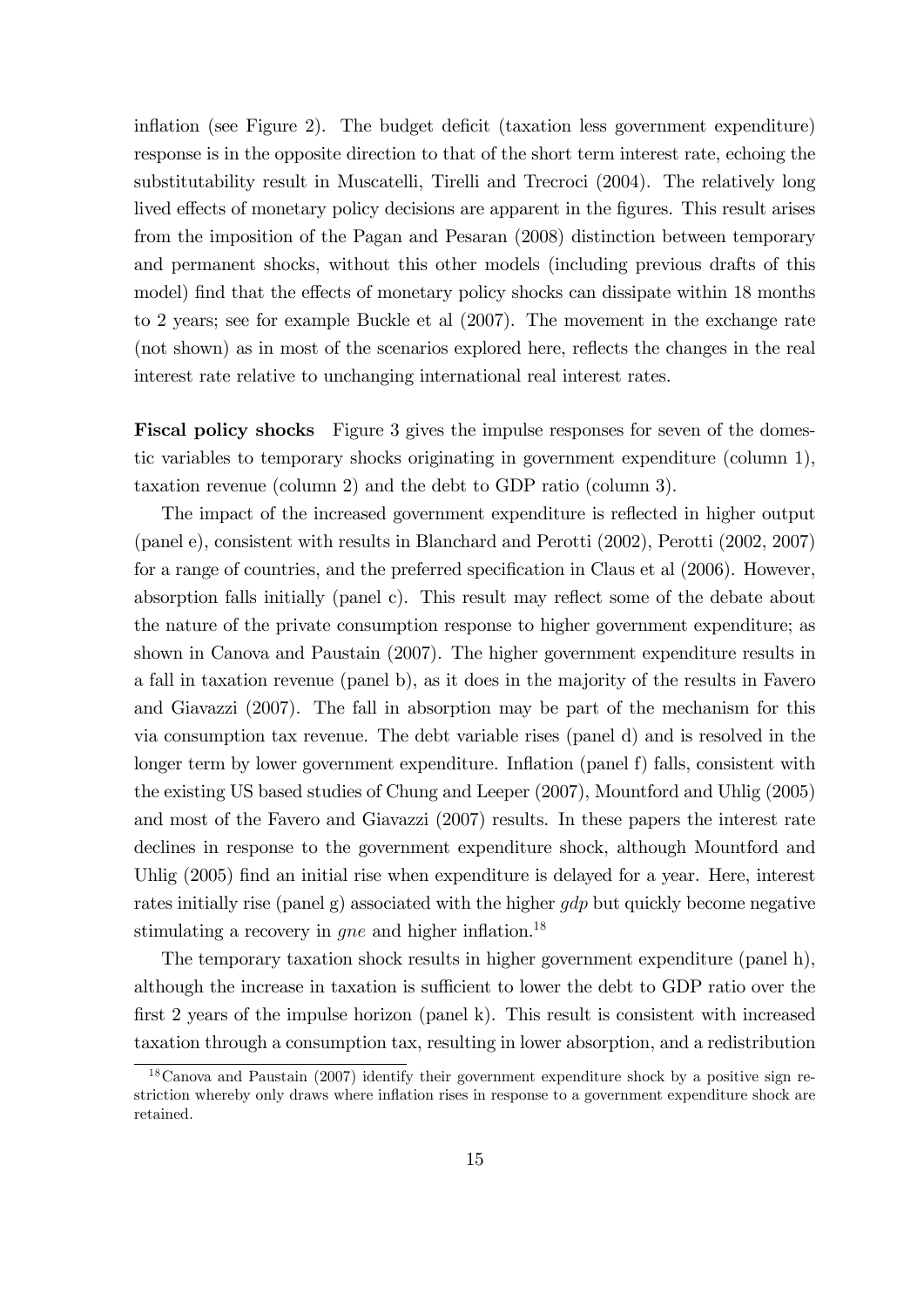of government spending through investment goods. This is something that may well be a suitable characterisation of the New Zealand economy over the sample period which includes both the introduction and increases in the rate of GST and a change in policy towards government investment expenditure over the period. As in Hall and Rae (1998), a comparison of the results in columns 1 and 2 show that a decrease in taxation leads to a greater GDP effect than the equivalent increase in government expenditure. The taxation shock is associated with lower inflation (panel m). Favero and Giavazzi  $(2007)$  similarly find that inflation falls in response to a taxation shock and interest rates respond with a fall, while Mountford and Uhlig (2005) find a rise in prices. In the current model, the short term interest rate declines in response to lower ináation.

The immediate effect of a temporary shock to the debt to GDP ratio is a decrease in government expenditure and a slightly delayed rise in taxation revenue in order to bring the ratio back towards its initial value (panels o and p). The higher taxation and lower government expenditure combine for continued lower  $qdp$  (panel s). The effects of this 3.7% positive shock to the debt to GDP ratio, while resulting in a  $0.6\%$ fall in government expenditure and 0.3% rise in taxation revenue at their respective minima and maxima, has only a relatively small effect on absorption  $(qne)$  and  $qdp$ . The emergence of inflation (panel t) leads to higher interest rates (panel u), which act to reduce the recovery in output. In this case both the fiscal and monetary policies seem to be working to decrease growth in their aims to both contain inflation and return to the previously pertaining debt/GDP equilibrium. This provides a very good reason to think carefully about the sources of shocks to a debt to GDP ratio. Forcing the shock to be temporary seems to have output costs. The interactions between the fiscal and monetary policy shocks are more fully explored in Section 6.

Historical decompositions of inflation, the interest rate and GDP Figure 4 presents the historical decomposition of ináation over the sample period, with each panel showing the contribution of a particular shock to inflation. Inflation is determined mainly by own-shocks, although each of absorption, export and import prices and the exchange rate also have a discernible effect.

The historical decomposition of the short term interest rate, short, is given in Figure 5. This shows that the major contributor to the short term interest rate, other than own innovations, is domestic inflation. The Reserve Bank of New Zealand is clearly responding to domestic price conditions, and not international or asset price inflation (as represented here by house price ináation). It is also worth nothing that shocks to  $g$  and  $tax$  do not have a marked impact on either inflation or interest rate outcomes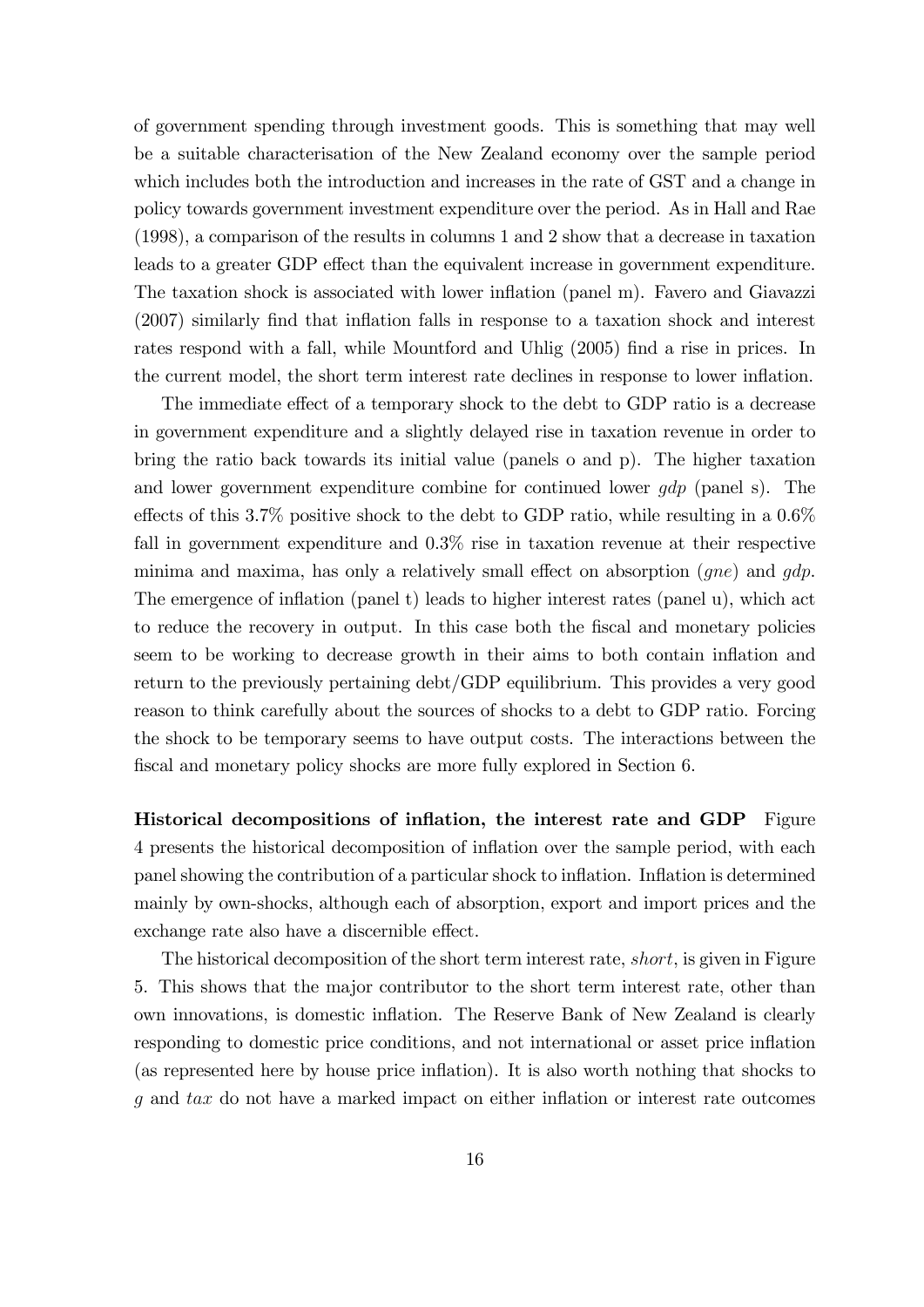over the period compared with other influences.

The historical decomposition of  $qdp$  is shown in Figure 6. The most important source of shocks lies with  $qdp$  itself, followed by shocks to absorption,  $qne$ , and international output,  $y^*$ . Absorption shocks have an important role in offsetting negative own shocks particularly during the recovery from the recession in the early 1990s and slowdown in the early 2000s period.

The contribution of the policy variables to  $gdp$  are shown in greater detail in Figure 7. The government expenditure shocks are approximately counter-cyclical. They make positive contributions to output prior to the Fiscal Responsibility Act in 1994, and in the post-Asian crisis period and during the slowdown of 2000. Since about March 2003 government expenditure shocks act negatively on output. As in Claus et al (2006) the contributions of g and  $tax$  to  $gdp$  are roughly equivalent in their scale. The contribution of the short term interest rate to output is largely negative post the early 1990s. In Section 6 where feedback effects to policy variables are controlled for, a different picture emerges.

Taxation shocks generally contribute negatively to output, as is expected with the Öscal consolidation occurring over the period. Two periods of positive contribution stand out in the figures. The first is immediately post the increase in the rate of the GST in 1989. The second is the most recent period from mid 2005. Prior to the Fiscal Responsibility Act, when the debt to GDP ratio is climbing, the effects of debt to GDP shocks are almost entirely negative. In more recent periods, a more benign debt outlook contributes positively to output.

#### 6 The Influence of Monetary and Fiscal Policy

The dynamics of the model represented in the impulse response functions and the historical decompositions consist of a combination of both direct and indirect effects of policy variables in response to shocks. To isolate the pure policy effects from those which arise from the result of feedback of policy responses through to other variables in the economy, the coefficients of the non policy variable lags in an equation are set to zero, and the decompositions recalculated. This allows the construction of indices of the impact of monetary and Öscal policy shocks from the historical decomposition; see for example Dungey and Pagan  $(2000)$  and Buckle et al  $(2007)$ . The difference between the historical decompositions of  $gdp$  with and without feedback effects in the interest rate equation is a measure of the impact of monetary policy on the economy, and when added to the direct impact of interest rate shocks forms a monetary policy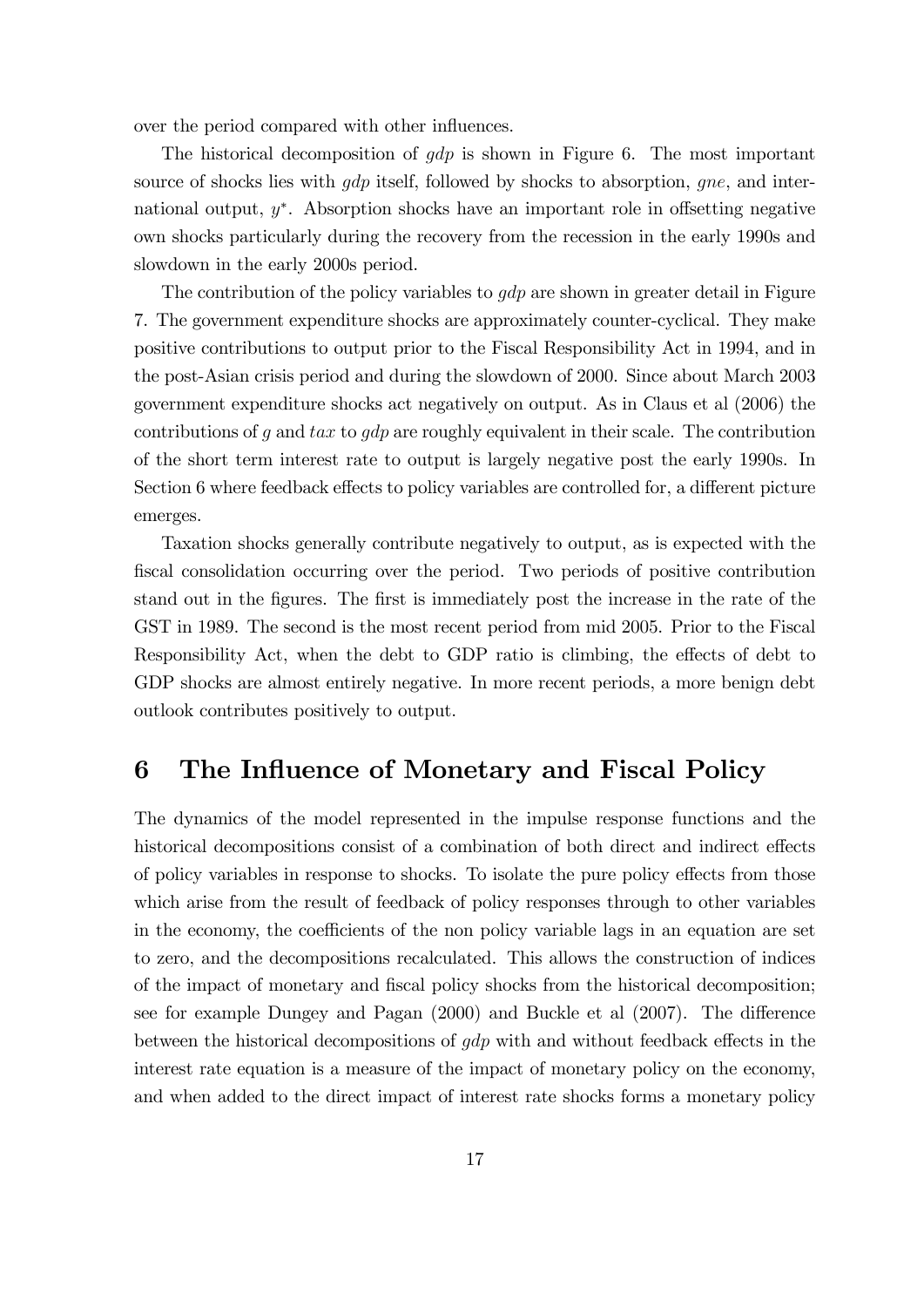indicator  $(mpi)$ . The effects of government expenditure, taxation and debt policy are constructed similarly, and aggregated to form Öscal policy indicators for government expenditure  $qpi$ , taxation revenue,  $tpi$ , and debt,  $dpi$ .

The contributions of pure monetary and fiscal policy to  $gdp$  over the sample period are shown in Figure 8. The mpi clearly makes a much smaller contribution than the fiscal policy indicators. From September 1989 to June 1995 monetary policy acts in a contractionary fashion. This is the period of the introduction of inflation targeting and monetary policy is clearly aimed at lowering inflation, but one consequence is that monetary policy is contractionary for *gdp* during a period of below average growth. Monetary policy is slightly expansionary from mid-1995 to June 1997, and then again resumes a contractionary stance. This latter episode is well-documented in the literature as associated with the period when the Reserve Bank of New Zealand based its anti-inflationary target on a monetary conditions index (MCI) weighted equally across domestic inflation and exchange rate changes. A direct consequence was that to maintain the MCI policy stance during the East Asian crisis the Reserve Bank raised domestic interest rates in order to offset exchange rate movements, with unpleasant consequences for the real economy. In the figure the contractionary effect of monetary policy outlasts the MCI period and continues until mid-2003. For 2006 the mpi returns to a contractionary stance.

The combination of the fiscal policy indicators is counter cyclical during each of the recession of the early 1990s, the slowdown associated with the Asian crisis and the drought in the late 1990s. However, this is not always the case. Fiscal policy is contractionary during the long recovery of the early 1990s and from mid-2005, in the midst of a period of sustained high growth in the New Zealand output, the tpi and the  $dpi$  in particular shows an expansionary fiscal stance. Only for the period of 2000-2003 are each of the three fiscal policy indicators acting in the same direction. The tax cuts introduced over the period 1997 and 1998 are apparent in the positive innovations from tpi over this period. The results of the Fiscal Responsibility Act and reduction in debt to GDP ratio are also evident in the  $dpi$  indicator in the figure. From about mid-1995 there is a positive stimulus to the economy from the enhanced prospects for future growth with a lower debt to GDP ratio.

The combination of shocks which make up the GDP historical decomposition (Figure 6) suggest that the *mpi* and fiscal policy indicators are complementary in the sense of Muscatelli, Tirelli and Trecroci (2004) only during the period of December 1991 to September 1994; further the complentarity comes from the  $tpi$ , a refinement not available in their analysis. In the RBNZ (2007) submission to the review of the future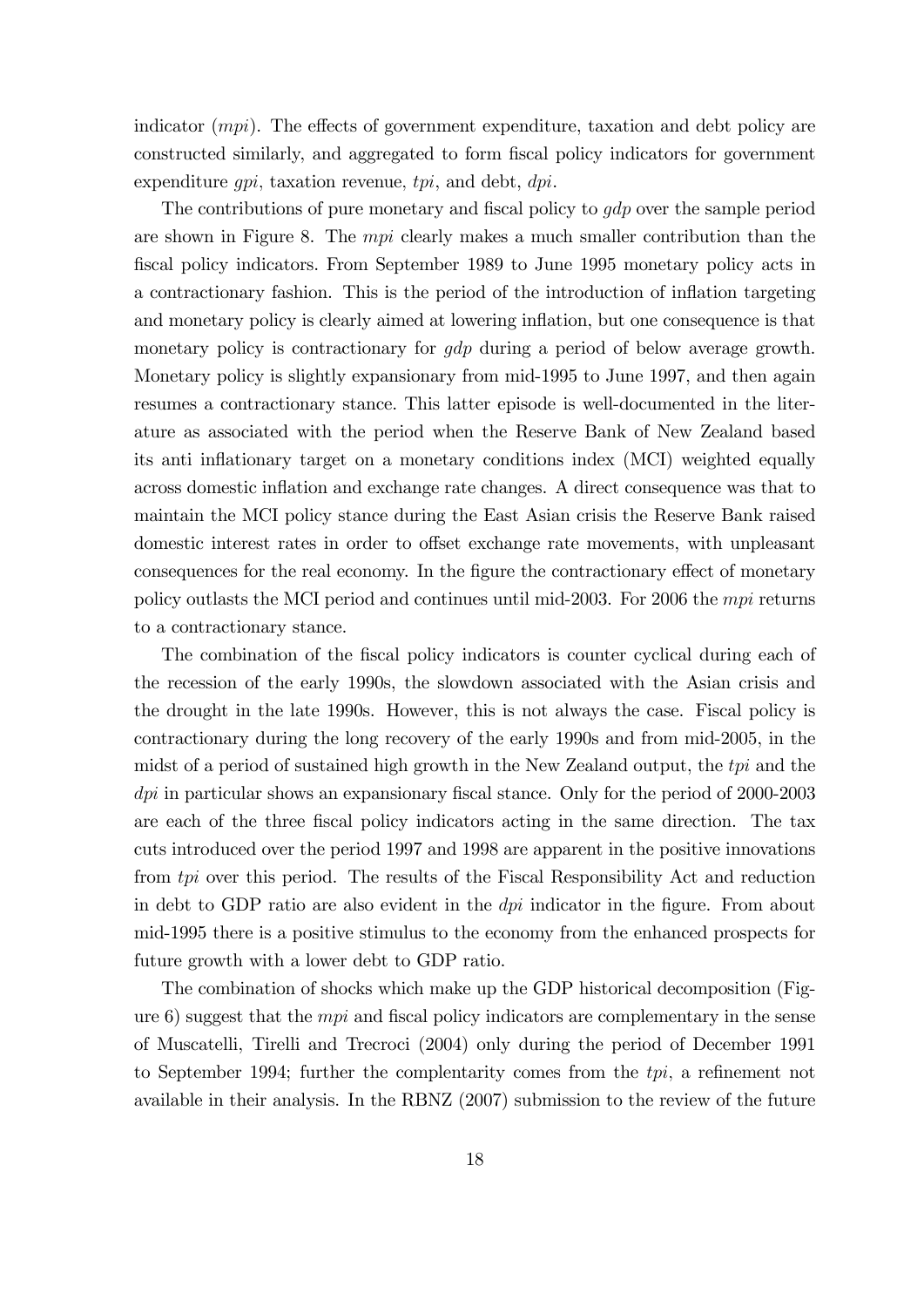of monetary policy implementation the Reserve Bank suggests that in the last few years of the sample period shown here, fiscal expenditure is stimulatory (p.14 of their submission) and contributes to cyclical fluctuations. The results here suggest for the period from mid-2005, net taxation and debt to GDP policy shocks are contributing to output pressure, while government expenditure shocks are not. Potentially, the contribution of the debt to GDP ratio represents the greater confidence about the economy's ability to fund future growth with its currently historically relatively low debt to GDP ratio.<sup>19</sup>

### 7 Conclusions

This paper has contributed a new approach to the empirical estimation of the interactions between monetary policy, Öscal policy and other economic shocks using a SVAR framework. The strengths of three different identification methods were exploited within a single modelling framework with an application to a small open economy. The existing traditional short-run coefficient restrictions were used to identify non-fiscal shocks. Sign restrictions were used to separate government expenditure and taxation shocks. The third element was to formally model the long run via the cointegrating relationships between the macroeconomic variables, and account for both permanent and transitory shocks in a model with both stationary and nonstationary data.

The methodology was illustrated by an application to New Zealand, the economy with the longest history of inflation targeting and a well-constructed fiscal data set. Additionally, New Zealand is currently considering the structure of its macroeconomic policy making, and specifically the interactions between monetary and fiscal policy. The model incorporated elements of previous SVAR modelling for this economy in the short-run coefficient restrictions, building on Buckle et al (2007). New features included the incorporation of the Öscal and debt variables, and the adoption of a SVARX form, where climate and international interest rates are incorporated as exogenous variables. The important role of debt in empirical models of fiscal policy has been emphasized in the recent work of Chung and Leeper (2007) and Favero and Giavazzi (2007). An important addition to the model was incorporating the long run behaviour, where the cointegrating relationships were derived from both the empirical characteristics of the

<sup>&</sup>lt;sup>19</sup>The positive contribution of taxation shocks is a conglomerate of taxation receipts and transfer payments. Changes to the transfers system, and anticipation of lower income tax rates are likely to be part of the explanation, and a further decomposition would be a useful future area for further research.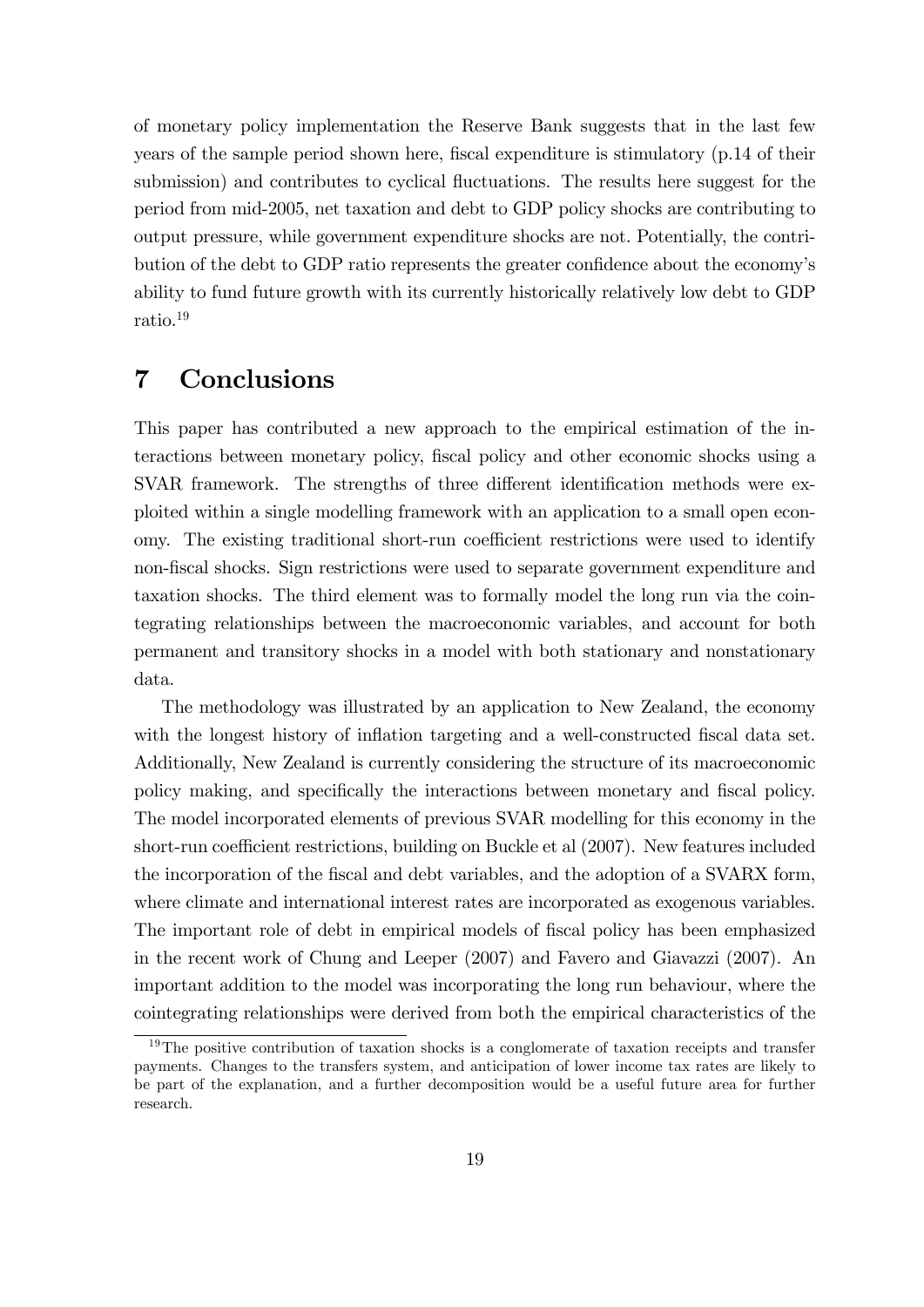data and theoretical concepts regarding fiscal sustainability.

The model characterised the behaviour of output in New Zealand over the last 20 years, and showed that in general Öscal policy shocks have been larger than monetary policy shocks. Taxation and debt policy shocks have been more substantial than government expenditure shocks. Most of the behaviour in output arising over the sample period was clearly not a result of policy shocks; other ináuences, often own shocks, were dominant. However, a decomposition of monetary policy shocks showed that it mainly responded to inflationary shocks, providing a heartening validation of the conduct of monetary policy in New Zealand. The conduct of fiscal policy had both counter and pro-cyclical elements, and the three elements associated with government expenditure, taxation and debt policy were frequently acting in different directions. With respect to the current debate in New Zealand, the results showed that at the end of the sample period, net taxation policy was contributing to higher demand, while government expenditure policy was not. A useful avenue for future research would be to separate the effects of taxation and transfers from the net tax variable.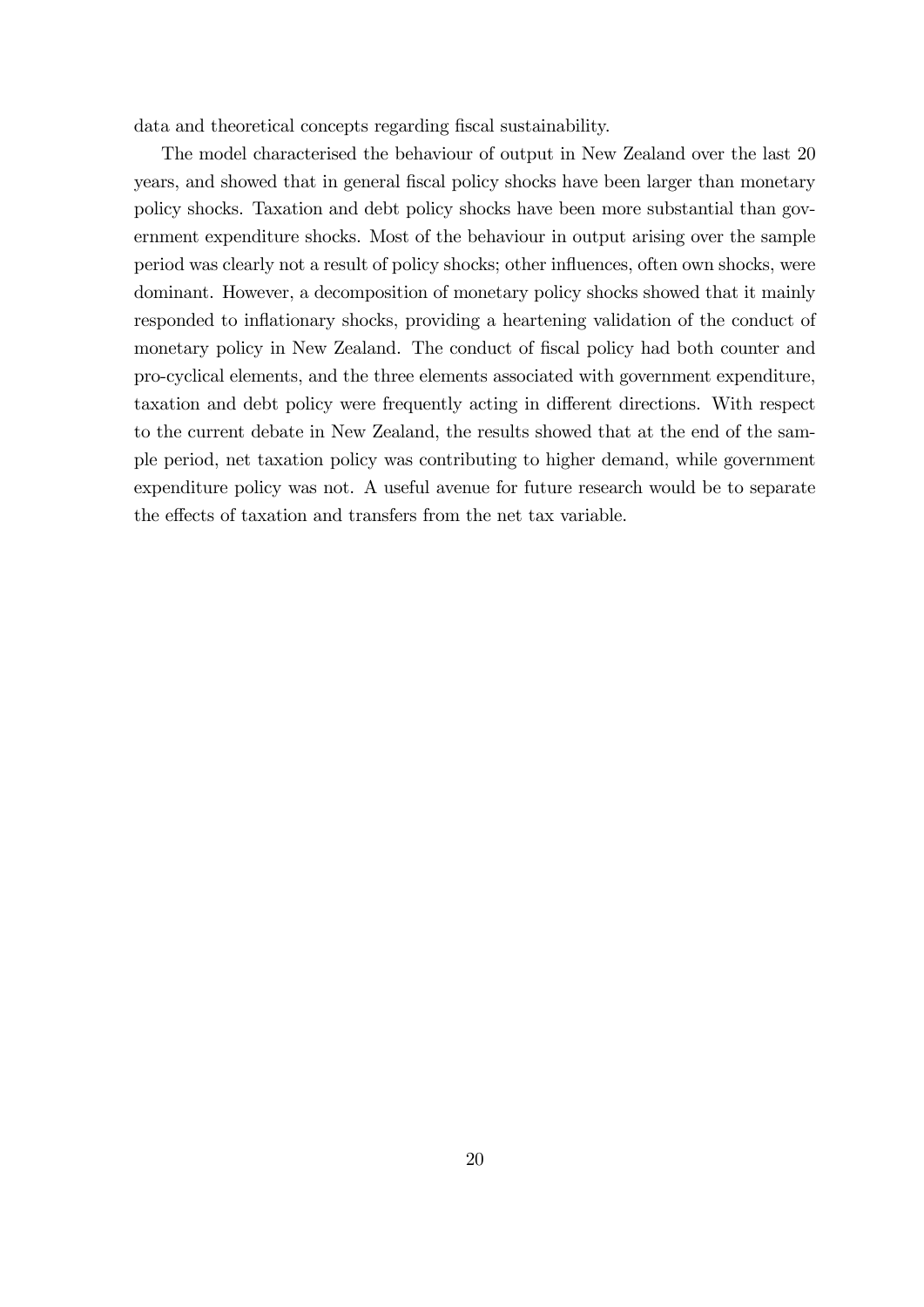#### References

- [1] Bagliano, F.C. and C.A. Favero (1998), "Measuring Monetary Policy with VAR Models: An Evaluation", European Economic Review, 42, 1069-1112.
- [2] Blanchard, O. and R. Perotti  $(2002)$ , "An Empirical Characterisation of the Dynamic Effects of Changes in Government Spending and Taxes on Output", The Quarterly Journal of Economics, 117, 1329-1368.
- [3] Blanchard, O. and D. Quah (1989), "The Dynamic Effects of Aggregate Demand and Supply Disturbances", The American Economic Review, 79, 655–673.
- [4] Bohn, H. (2007), "Are Stationarity and Cointegration Restrictions Really Necessary for the Intertemporal Budget Constraint?", Journal of Monetary Economics, 54, 1837-1847.
- [5] Buckle, R.A., K. Kim, H. Kirkham, N. McLellan and J. Sharma  $(2007)$ , "A Structural VAR Business Cycle Model for a Volatile Small Open Economy", Economic Modelling, 24, 990-1017.
- [6] Canova, F. and G. de Nicoló (2002), "Monetary Disturbances Matter for Business Fluctuations in the G7î, Journal of Monetary Economics, 49, 1131-1159.
- [7] Canova, F. and E. Pappa (2007), "Price Differentials in Monetary Unions: The Role of Fiscal Shocks", The Economic Journal, 117, 713-737.
- [8] Canova, F. and M. Paustian (2007), "Measurement with Some Theory: Using Sign Restrictions to Evaluate Business Cycle Modelsî, paper presented at the Reserve Bank of Australia Workshop, Monetary Policy in Open Economies, December 2007.
- [9] Canova, F. and J. Pina  $(2005)$ , "What VARs Tell Us About DSGE Models?", in C. Diebolt and C. Krystou (eds), New Trends in Macroeconomics, Springer Verlag, New York.
- [10] Chari, V.V., Kehoe, P. and E. McGrattan (2005), "A Critique of Structural VARs Using Real Business Cycle Theoryî, Federal Reserve Bank of Minneapolis, working paper #631.
- $[11]$  Chow, G.C. and A. Lin  $(1971)$ , "Best Linear Unbiased Interpolation, Distribution, and Extrapolation of Time Series by Related Series", The Review of Economics and Statistics, 53, 372-375.
- [12] Chung, H. and E.M. Leeper (2007), "What Has Financed Government Debt?" manuscript.
- [13] Claus, I., A. Gill, B. Lee and N. McLellan  $(2006)$ , "An Empirical Investigation of Fiscal Policy in New Zealandî, New Zealand Treasury Working Paper, 06/08.
- [14] Cooley, T.F. and M. Dwyer (1995), "Business Cycles Without Much Theory: A Look at Structural VARs", Journal of Econometrics, Journal of Econometrics, 83, 57-88.
- [15] Dungey, M and R.A. Fry  $(2007)$ , "The Identification of Fiscal and Monetary Policy in a Structural VAR", CAMA Working Paper 29-2007.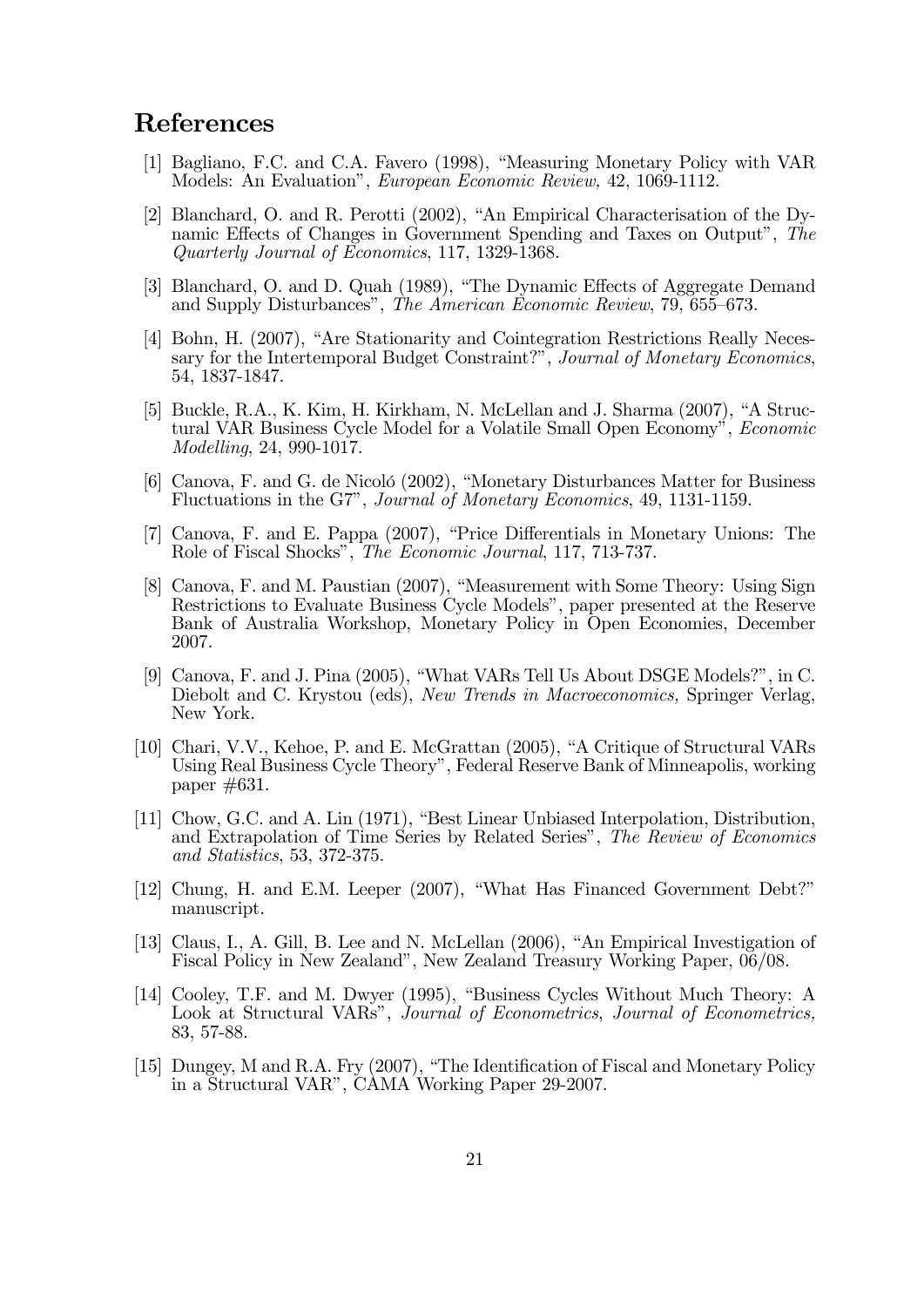- [16] Dungey M. and A.R. Pagan  $(2000)$ , "A Structural VAR Model of the Australian Economy", The Economic Record, 76, 321-342.
- [17] Dungey, M. and A.R. Pagan  $(2008)$ , "Extending a Structural VAR Model of the Australian Economy", NCER Working Paper No. 21.
- [18] Faust, J. (1998), "The Robustness of Identified VAR Conclusions about Money", Carnegie-Rochester Series on Public Policy, 49, 207-244.
- [19] Faust, J. and E. Leeper (1997), "When do Long Run Identifying Restrictions Give Reliable Results", Journal of Business and Economic Statistics, 15, 345-353.
- [20] Favero, C.A. and F. Giavazzi  $(2007)$ , "Debt and the Effects of Fiscal Policy", NBER Working Paper 12822.
- [21] Finance and Expenditure Committee (2007), Inquiry into the Future of the Monetary Policy Framework, Call for Submissions, New Zealand Parliament, http://www.parliament.nz/en-NZ/SC/SubmCalled/e/5/9/48SCFEInqfuturempf200707191-Inquiry-into-thefuture-monetary-policy.htm
- [22] Fernandez-Villaverde, J., Rubio-Ramirez, J., Sargent, T. and M. Watson (2007), ìThe ABCs (and Ds) of Understanding VARs, American Economic Review, 97, 1021-1026.
- [23] Fry, R.A. and A.R. Pagan (2007), "Some Issues in Using Sign Restrictions for Identifying Structural VARs<sup>"</sup>, NCER Working Paper #14.
- [24] Fry, R.A. and A.R. Pagan (2005), "Some Issues in Using VAR's for Macroeconometric Research", CAMA Working Paper 19/05.
- [25] Hall, V.B. and D. Rae (1998), "Fiscal Expansion, Monetary Policy, Interest Rate Risk Premia and Wage Reactions", *Economic Modelling*, 15, 621-640.
- [26] Hamilton, J. and M. Flavin  $(1986)$ , "On the Limitations of Government Borrowing: A Framework for Empirical Testing", American Economic Review, 76, 808-819.
- [27] Jacobs, J.P.A.M. and K.F. Wallis (2007), "Cointegration, Long-run Structural Modelling and Weak Exogeneity: Two Models of the UK Economy", CAMA Working Paper 12-2007.
- [28] Leeper, E.M., T. Walker and S. Yang  $(2008)$ , "Fiscal Foresight: Analytics and Econometricsî, manuscript, Indiana University.
- [29] Levtchenkova, S., A.R. Pagan and J. Robertson  $(1998)$ , "Shocking Stories", *Jour*nal of Economic Surveys, 12, 507-526.
- [30] Lippi, M. and L. Reichlin (1994), "VAR Analysis, Non Fundamental Representations, Blaschke Matrices", *Journal of Econometrics*, 63, 307-325.
- [31] Lubik, T. and F. Schorfheide (2005), "A Bayesian Look at New Open Economy Macroeconomics", *NBER Macroeconomics Annual*, 20, 313–366.
- [32] MacKinnon, J. (1996), "Numerical Distribution Functions for Unit Root and Cointegration Tests", Journal of Applied Econometrics, 11, 601-618.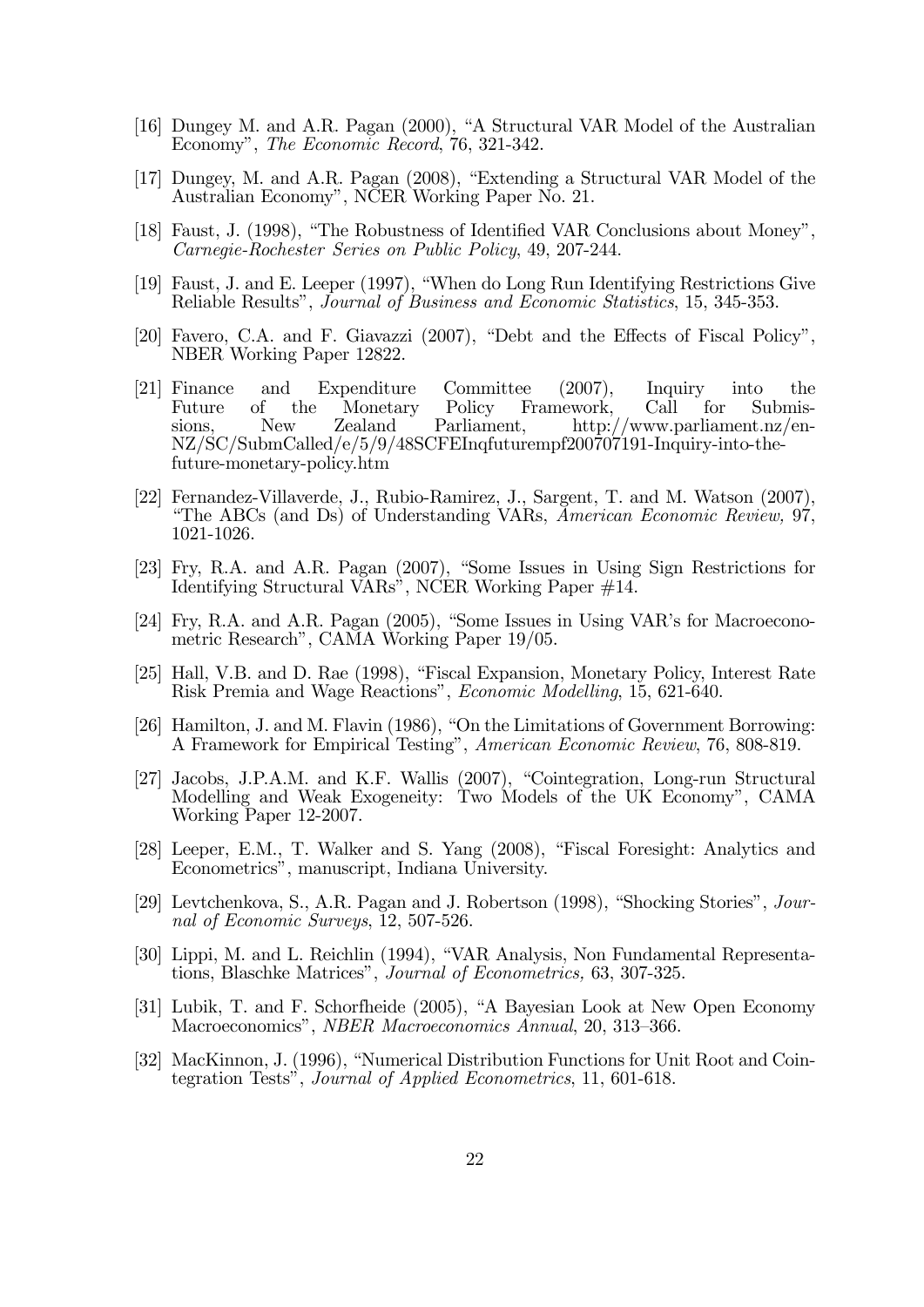- [33] Mountford, A. and H. Uhlig  $(2005)$ , "What are the Effects of Fiscal Policy Shocks", Discussion Paper 2005-039, SFB 649, Humboldt-Universitat, Berlin.
- [34] Muscatelli, V.A., P. Tirelli and C. Trecroci (2004), "Fiscal and Monetary Policy Interactions: Empirical Evidence and Optimal Policy Using a Structural New-Keynesian Modelî, Journal of Macroeconomics, 26, 257-280.
- [35] Pagan, A.R. and M.H. Pesaran (2008), "On the Econometric Analysis of Structural Systems with Permanent and Transitory Shocks and Exogenous Variablesî, Journal of Economic Dynamics and Control, forthcoming.
- [36] Peersman, G. (2005), "What Caused the Early Millennium Slowdown? Evidence Based on Vector Autoregressions", Journal of Applied Econometrics, 20, 185-207.
- [37] Perotti, R.  $(2002)$ , "Estimating the Effects of Fiscal Policy in OECD Countries" European Network of Economic Policy Research Institutes, Working Paper No. 15, October 2002.
- [38] Perotti, R. (2007), "In Search of the Transmission Mechanism of Fiscal Policy", NBER Working Paper #13143.
- [39] Reserve Bank of New Zealand (2007), "Reserve Bank of New Zealand: Select Committee Submission, July 2007", Wellington, New Zealand.
- [40] Rubio-Ramírez, J.F., D.F. Waggoner and T. Zha (2005), "Markov-Switching Structural Vector Autoregressions: Theory and Applicationî, Working Paper 2005-27, Federal Reserve Bank of Atlanta.
- [41] Uhlig, H. (2005), "What are the Effects of Monetary Policy on Output? Results from an Agnostic Identification Procedure", Journal of Monetary Economics, 52, 381-419.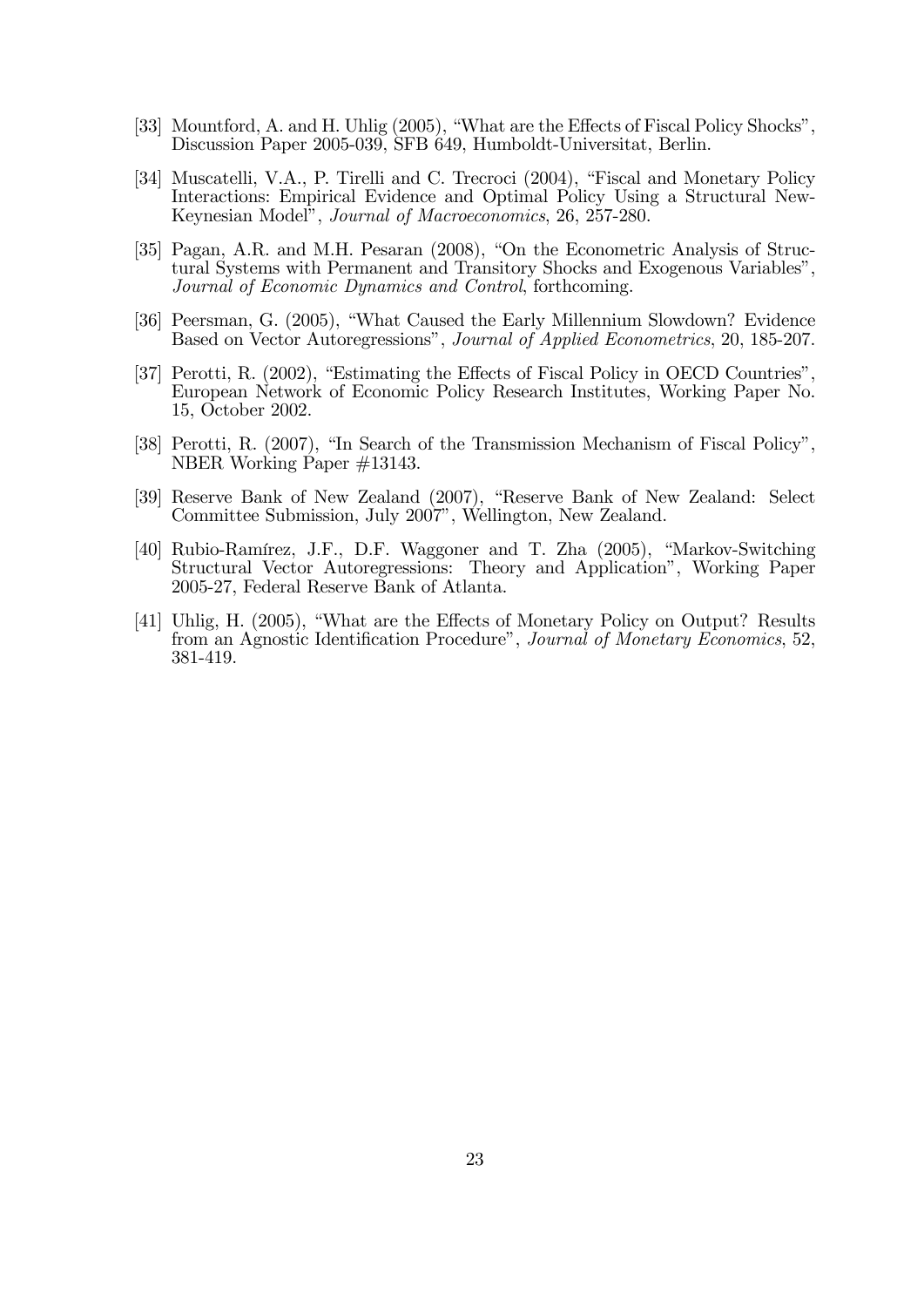## A Data Definitions

All data are provided by the New Zealand Treasury, further details are available in Dungey and Fry (2007).

Climate: Number of days of soil moisture deficit recorded in each quarter, as measured by National Institute of Water and Atmospheric Research. The variable has been adjusted by removing from each quarterly value the long-run average for that quarter, as in Buckle et al (2007).

Exchange rate: Nominal trade weighted index, average of 11 am observations from RBNZ (RTWI11am).

Export prices: Domestic current price export price index, all merchandise.

Foreign interest rate: Time varying GDP-weighted 90 day interest rate consisting of US, Japanese, German and Australian interest rates.

Foreign output: Real foreign output index from New Zealand Treasury, 2000Q1=100 made up of industrial output indices weighted by export value share.

Government debt: The ratio of government debt to GDP. The debt data was interpolated from annual data using the method of Chow and Lin (1971) for the period to September 1994.

Government expenditure: Real central government consumption plus real government investment (both s.a. \$NZm, chain volume in 1995/1996 prices) smoothed through the application of a moving average filter of the current and three lags of observations. The series are purged of purchases of frigates in 1997 and 1998 and investment by state owned enterprises.

Gross domestic product: Real GDP(P) s.a.  $NZ$  m., chain-volume expressed in 1995/96 prices.

Gross national expenditure: Real GNE s.a. \$NZ m., chain-volume expressed in 1995/96 prices.

**House price inflation:** Annualised quarterly change in the nominal house price index base of March  $2000=100$ .

Import prices: Domestic current price import price index, total merchandise imports.

**Inflation:** Annualised quarterly rate of the New Zealand CPI - All groups.

Short term interest rate: New Zealand nominal 90 day bank bill yield, average 11 am rates.

Taxation: Real taxation (direct plus indirect taxation with intra-government GST removed) minus real transfers (both are s.a.  $NZm$ ). The series is deflated by the  $GDP(E)$  implicit price deflator s.a. based at  $1995/1996=100$  and smoothed through the application of a moving average filter of the current and three lags of observations.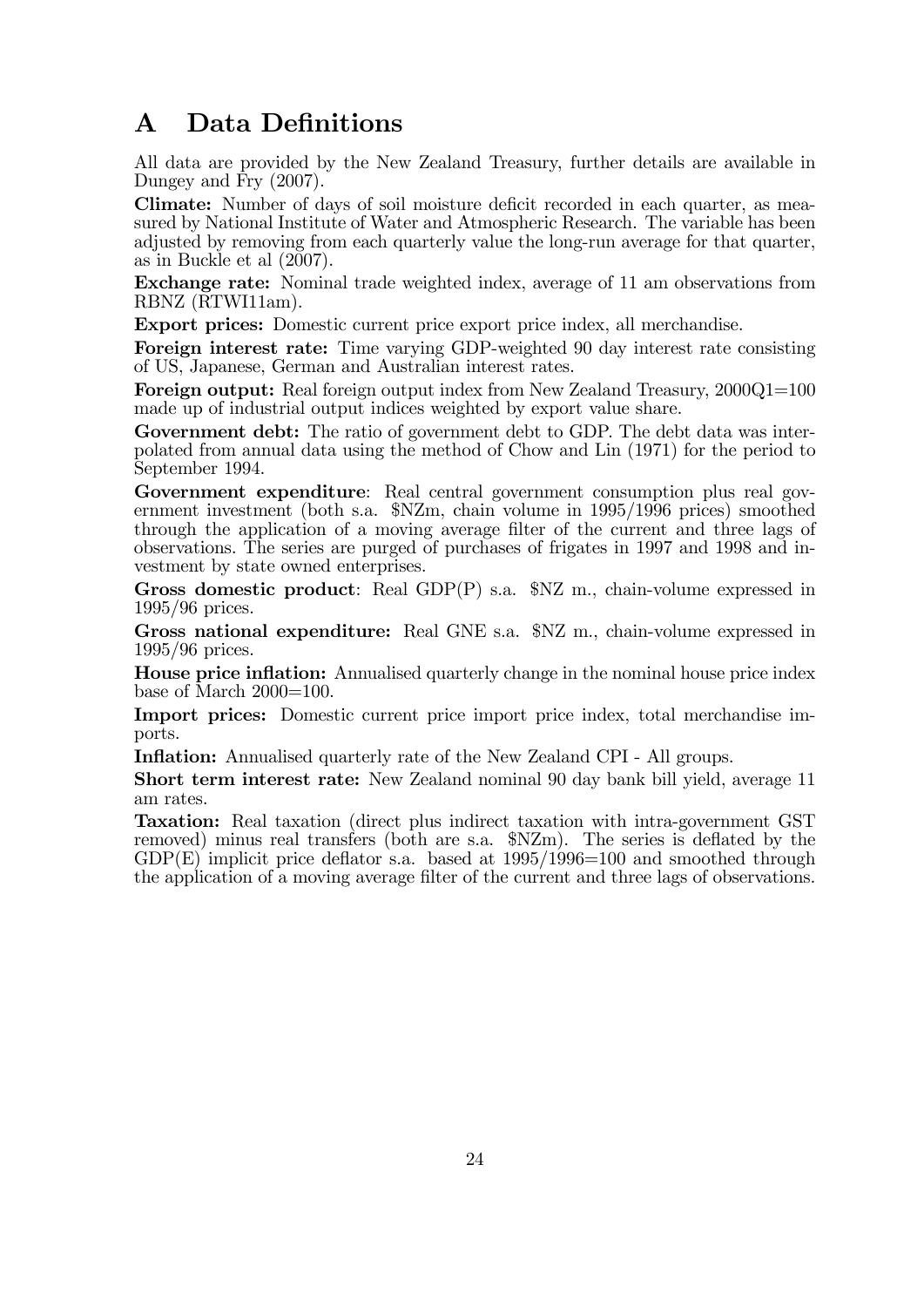| Variable                                | Coefficients in the cointegrating regressions |          |          |   |       |       |                   |     | test<br>statistics on<br>residuals |
|-----------------------------------------|-----------------------------------------------|----------|----------|---|-------|-------|-------------------|-----|------------------------------------|
|                                         | $y^*$                                         | px       | pm       | q | tax   | qne   | qdp               | twi |                                    |
| $\mathfrak{g}$<br>$\mathfrak{g}$<br>twi | $-0.692$                                      | $-0.200$ | $-1.016$ |   | 0.304 | 1.480 | $-0.554$ $-0.172$ |     | $-2.487$<br>n.a.<br>-4.419         |

Table 1: Engle-Granger two-step cointegration tests 1983Q2 to 2006Q4.\*

\*The ADF tests are performed on the errors of the cointegrating equations. The MacKinnon (1996) 5% critical value is -1.944.

#### Table 2:

Sizes of one-standard deviation shocks to the model.

| Variable         | Size    | Variable       | Size    |
|------------------|---------|----------------|---------|
| $y*$             | 0.00729 | debt.          | 0.03765 |
| px               | 0.03176 | gdp            | 0.00597 |
| pm               | 0.03490 | hpinf          | 1.94017 |
| $\boldsymbol{q}$ | 0.00536 | inf            | 0.82783 |
| tar              | 0.01080 | short          | 0.98216 |
| qne              | 0.01266 | $t$ <i>uni</i> | 0.01507 |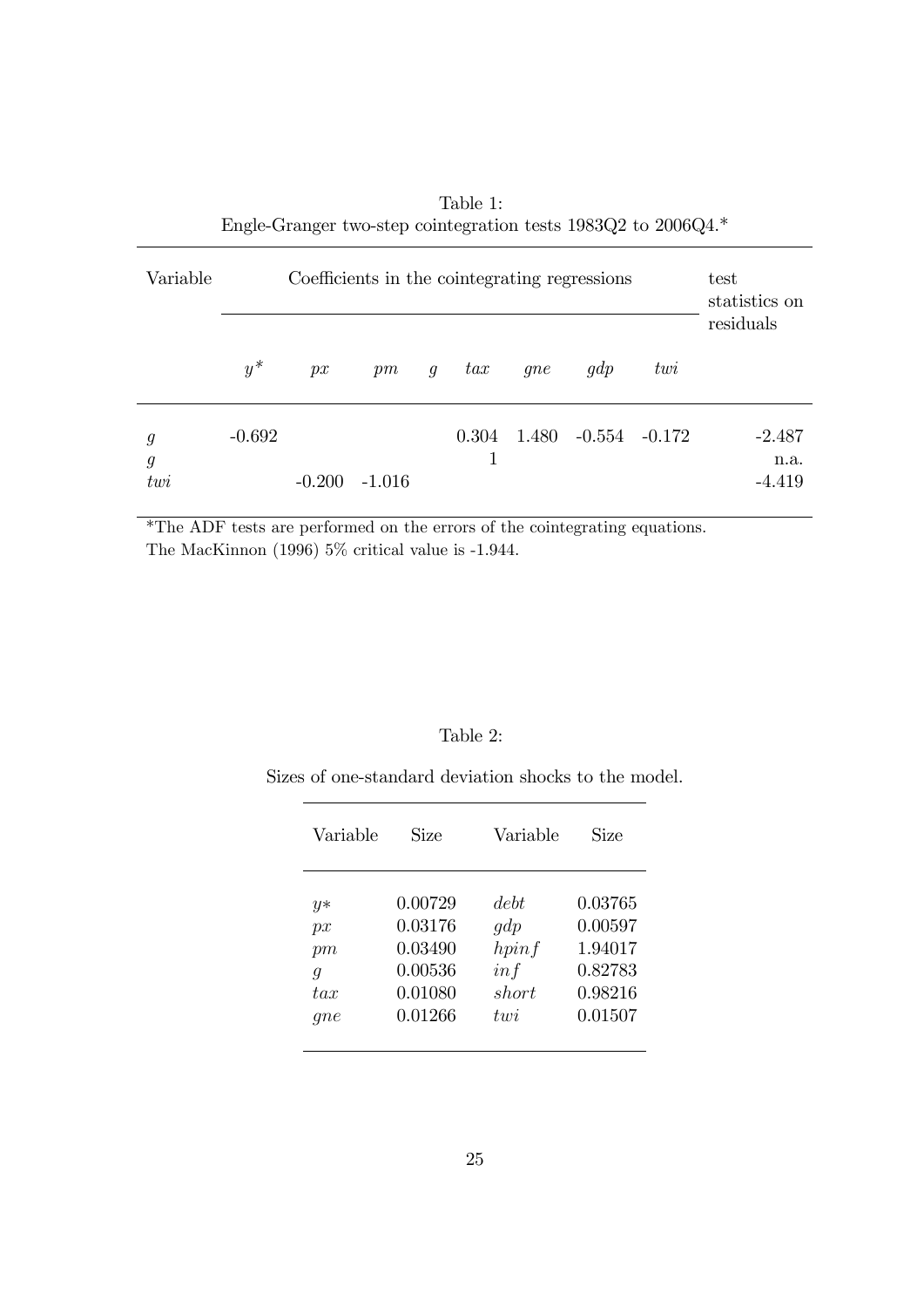

Figure1 : Plots of the New Zealand data. With the exception of the interest rates, inflation rates and the climate variable, the original data were detrended using a linear trend.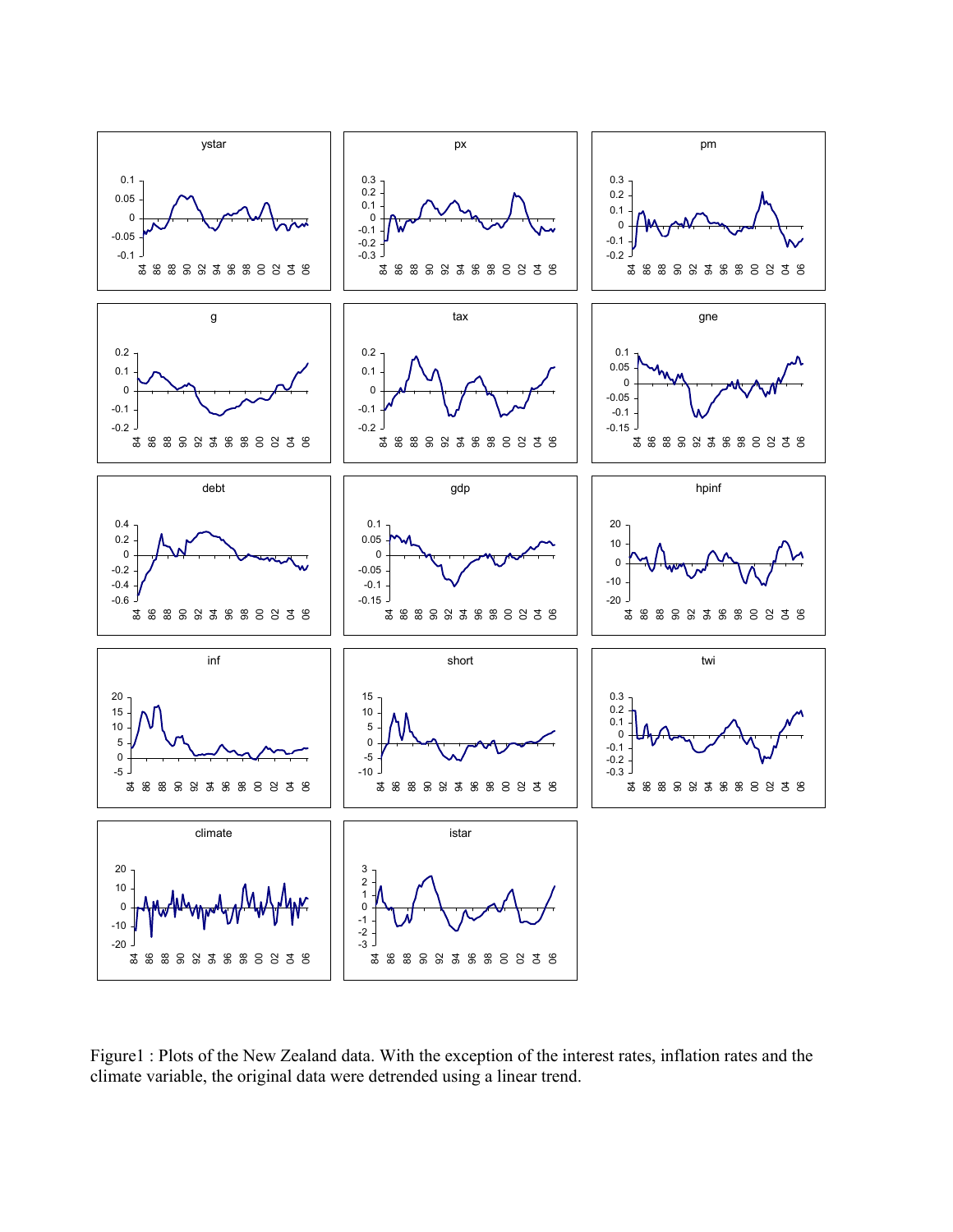

Figure 2: Impulse responses to a shock to the short interest rate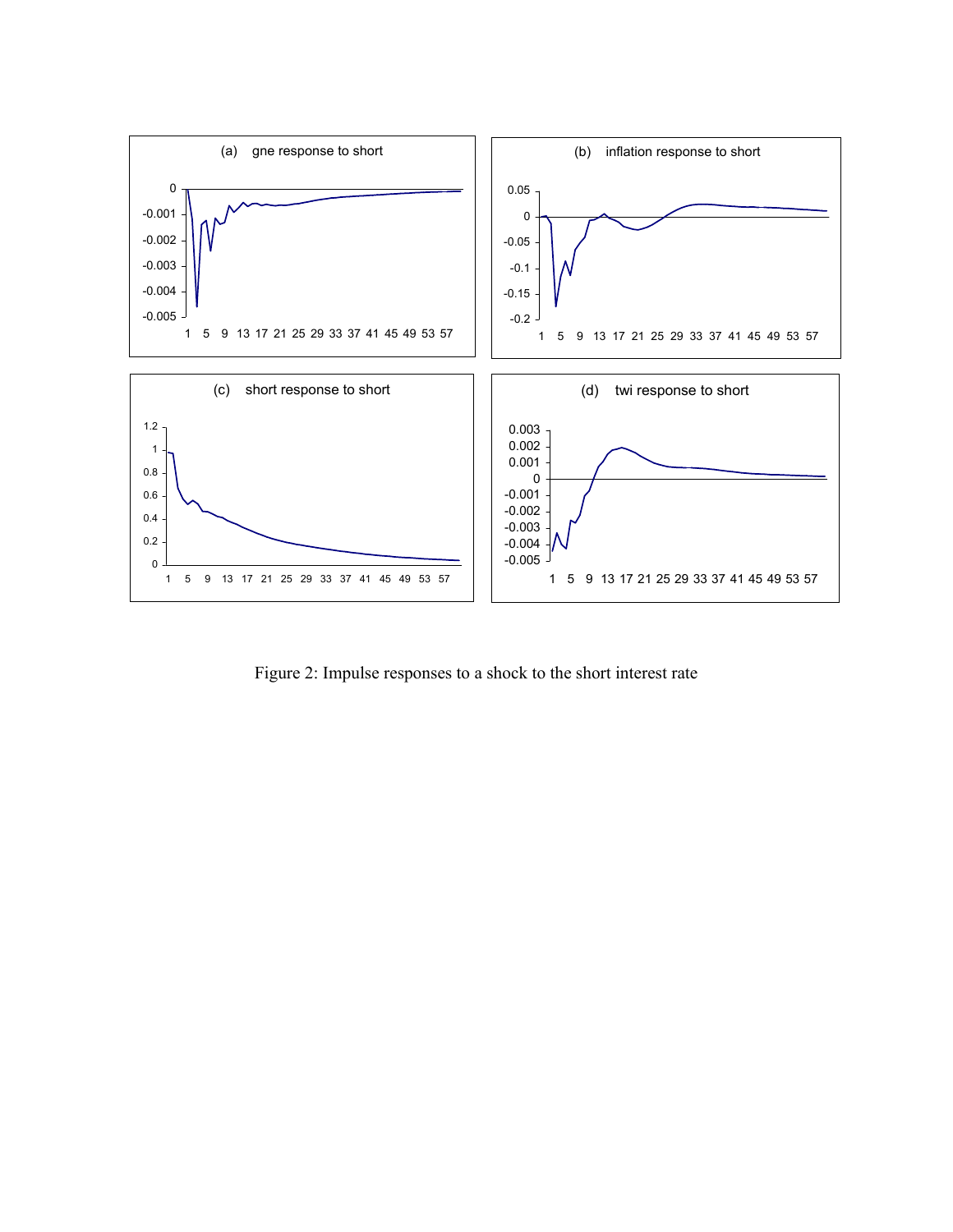

Figure 3: Impulse Responses to a Shock to g, tax and debt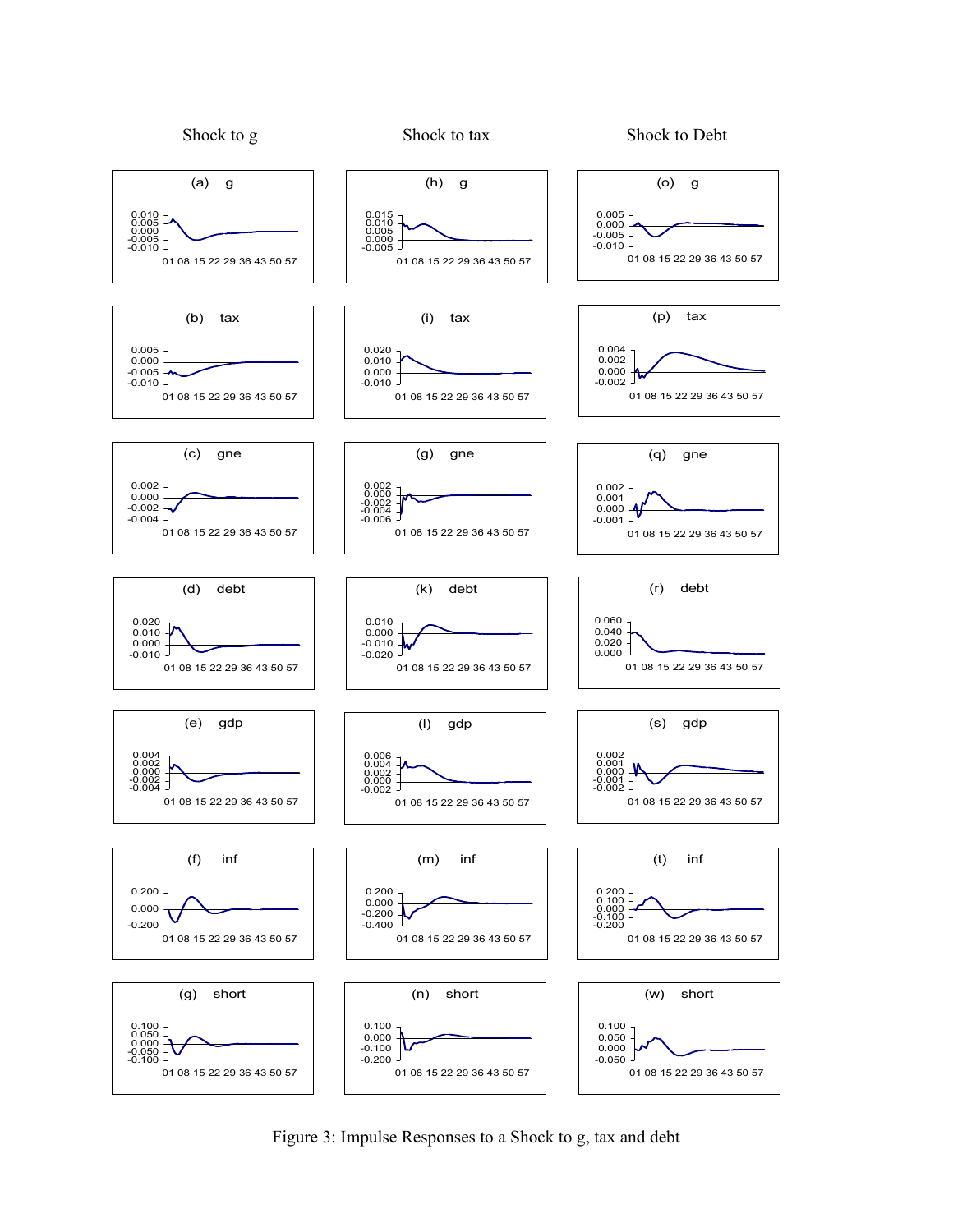

Figure 4: Historical decomposition of inflation



Figure 5: Historical decomposition of short term interest rates.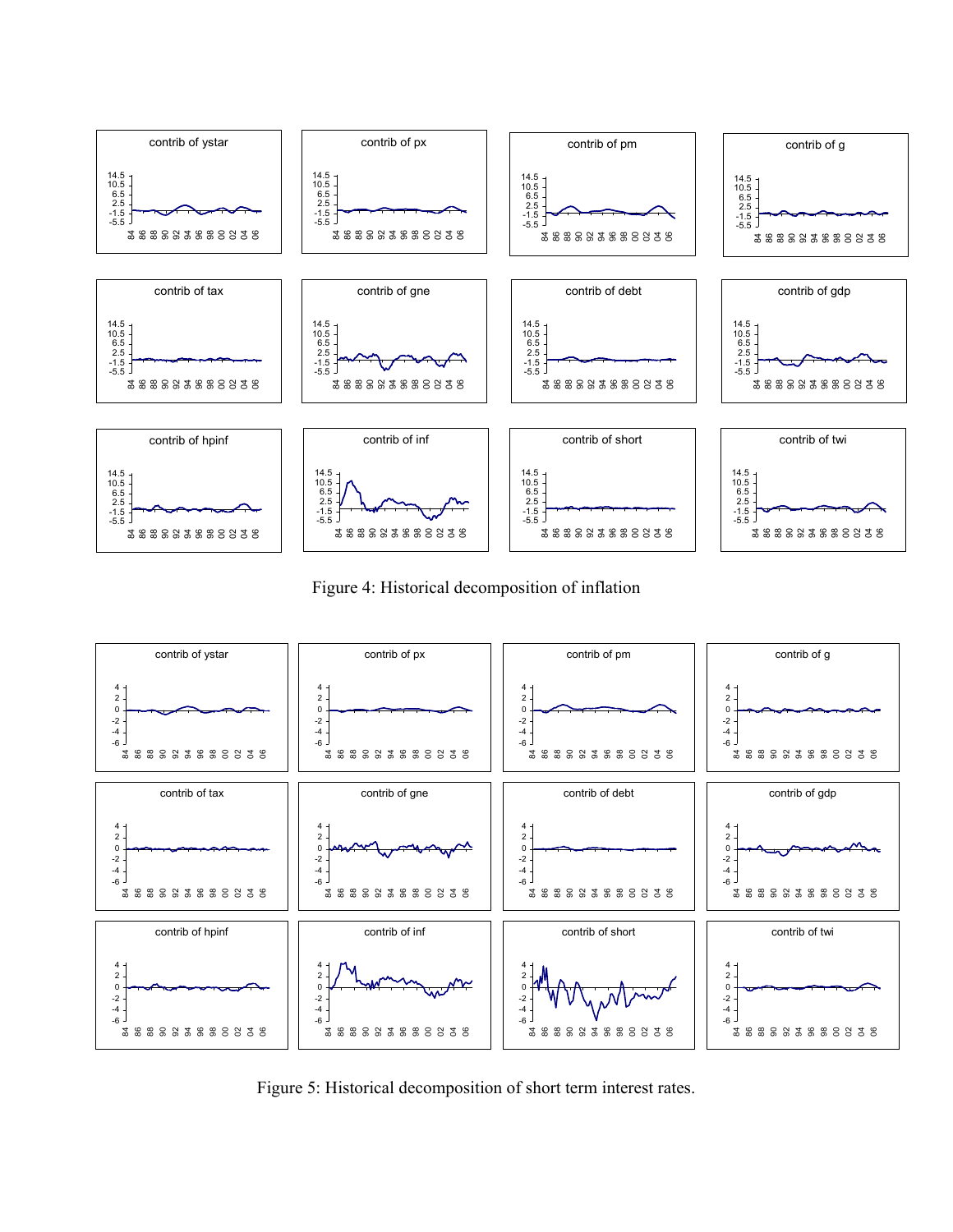

Figure 6: Historical decomposition of output (GDP).



Figure 7: Historical decomposition of GDP by policy instruments